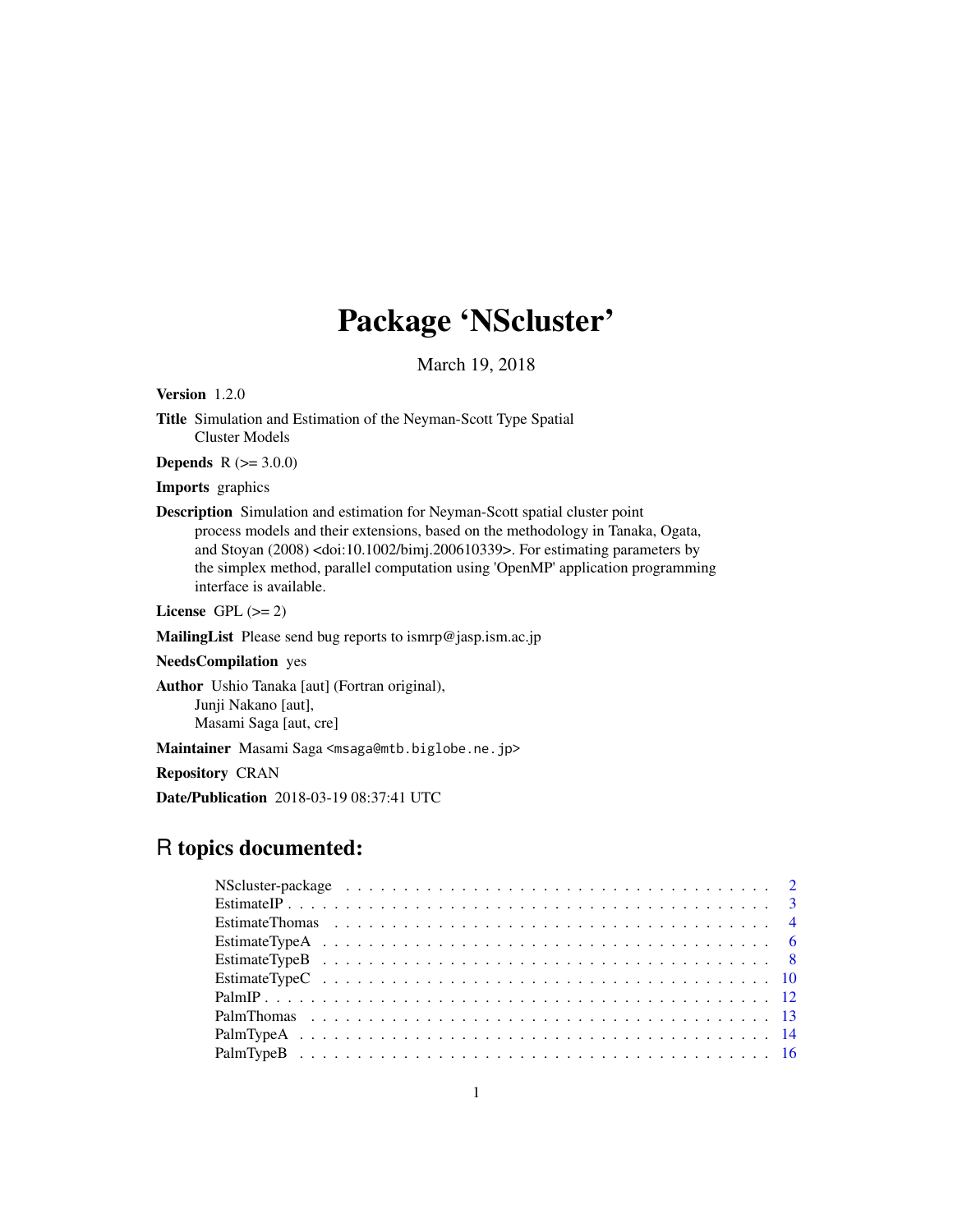<span id="page-1-0"></span>

| Index |  |
|-------|--|
|       |  |
|       |  |
|       |  |
|       |  |
|       |  |
|       |  |

NScluster-package *Simulation and Estimation of the Neyman-Scott Type Spatial Cluster Models*

#### **Description**

This package provides functions for simulation and estimation of spatial cluster point pattern of Neyman-Scott models and their extensions. We adopt the Simplex estimation to maximize the Palm likelihood function.

#### Details

The documentation 'NScluster: An R Package for Simulation and Estimation of the Neyman-Scott type spatial cluster models' is available in <../doc/NScluster-guide.pdf>. Simulation:

[SimulateThomas](#page-19-1), [SimulateIP](#page-18-1), [SimulateTypeA](#page-20-1), [SimulateTypeB](#page-22-1) and [SimulateTypeC](#page-23-1) simulate spatial cluster point pattern of Neyman-Scott models and their extensions. We describe overview of those models briefly in the NScluster documentation <../doc/NScluster-guide.pdf>.

Simulation method of each model is described under the corresponding topic.

Parameter estimation:

We adopt the Simplex estimation to maximize the Palm likelihood function (or minimize the negative Palm likelihood function). The maximum Palm likelihood estimate is called 'MPLE', for short. The Palm intensity function and the analytical form of the Palm log-likelihood of the Tomas model, Type B model and Type C model are described under the topic [EstimateThomas](#page-3-1), [EstimateTypeB](#page-7-1) and [EstimateTypeC](#page-9-1), respectively. On the other hand, for [EstimateIP](#page-2-1) and [EstimateTypeA](#page-5-1), we need to take the alternative form without explicit representation of the Palm intensity function, which need very long c.p.u. time in the minimization procedure. We parallelize the minimization procedure with OpenMP.

[PalmThomas](#page-12-1), [PalmIP](#page-11-1), [PalmTypeA](#page-13-1), [PalmTypeB](#page-15-1) and [PalmTypeC](#page-16-1) calculate the non-parametric Palm intensity function estimated directory from a set of point pattern data.

# References

U. Tanaka, Y. Ogata and K. Katsura, Simulation and estimation of the Neyman-Scott type spatial cluster models, *Computer Science Monographs* No.34, 2008, 1-44, The Institute of Statistical Mathematics, Tokyo. <http://www.ism.ac.jp/editsec/csm/>

U.Tanaka, Y. Ogata and D. Stoyan, Parameter estimation and model selection for Neyman-Scott point processes, *Biometrical Journal*, 50, 2008, 43-57.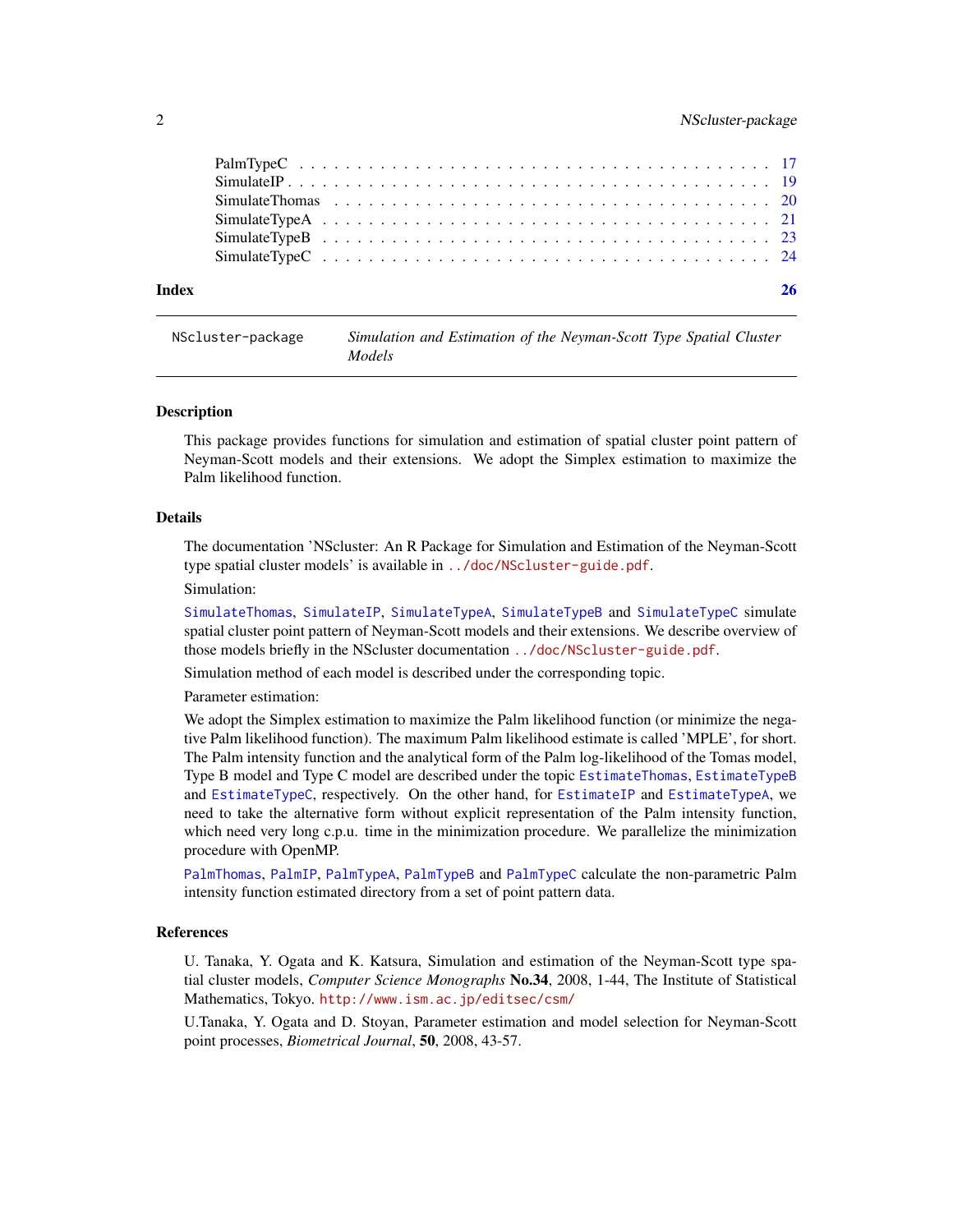<span id="page-2-1"></span><span id="page-2-0"></span>

# Description

Parameter estimation of the Inverse-power type model via numerical calculation of the Ripley's K-function.

# Usage

```
EstimateIP(xy.points, pars, eps = 0.001, uplimit = 0.3, skip = 1,
           process.report = 0, plot = TRUE)
```
# Arguments

|              | xy.points | a matrix containing the coordinates $(x, y)$ of points in a unit square: $W =$<br>$[0,1] \times [0,1].$                                                                                                                                                |
|--------------|-----------|--------------------------------------------------------------------------------------------------------------------------------------------------------------------------------------------------------------------------------------------------------|
|              | pars      | a named vector of containing the initial guess of the model parameters (mu, nu, p,<br>c), where mu is an intensity of parents, nu is an expected number of descendants<br>for each parent, p is the decay order and c is the scaling parameter.        |
|              | eps       | the optimization procedure is iterated at most 1000 times until process2\$stderr<br>becomes smaller than eps.                                                                                                                                          |
|              | uplimit   | upper limit value in place of $\infty$ in the integral in distribution function.                                                                                                                                                                       |
|              | skip      | the variable for the fast likelihood but rough approximation of the initial es-<br>timates. The skip calculate the Palm intensity function in the log-likelihood<br>function for every skip-th $r_{ij}$ in the ordered distances of the pairs i and j. |
|              |           | process. report the level of reporting the process of minimizing. Allowed values are as follows:                                                                                                                                                       |
|              |           | 0 no report (default).                                                                                                                                                                                                                                 |
|              |           | 1 output the process of minimizing the negative Palm log-likelihood function<br>until the values converge to MPLEs. (process1)                                                                                                                         |
|              |           | 2 output the process of optimizing by the simplex with the normalized parame-<br>ters. (process2)                                                                                                                                                      |
|              |           | 3 output both processes.                                                                                                                                                                                                                               |
|              | plot      | logical. If TRUE (default), the process of optimizing by the simplex with the<br>normalized parameters is plotted.                                                                                                                                     |
| <b>Value</b> |           |                                                                                                                                                                                                                                                        |
|              | mple      | MPLE (maximum Palm likelihood estimate).                                                                                                                                                                                                               |
|              | process1  | a list with following components. (Only returned if process report = $1$ or $3$ .)                                                                                                                                                                     |
|              |           | <b>cfig</b> $1$ (="update") or -1 (="testfn"), where "update" indicates that -log L value<br>has attained the minimum so far, otherwise not.                                                                                                           |
|              |           |                                                                                                                                                                                                                                                        |

logl.palm the minimized -log L in the process of minimizing the negative Palm log-likelihood function.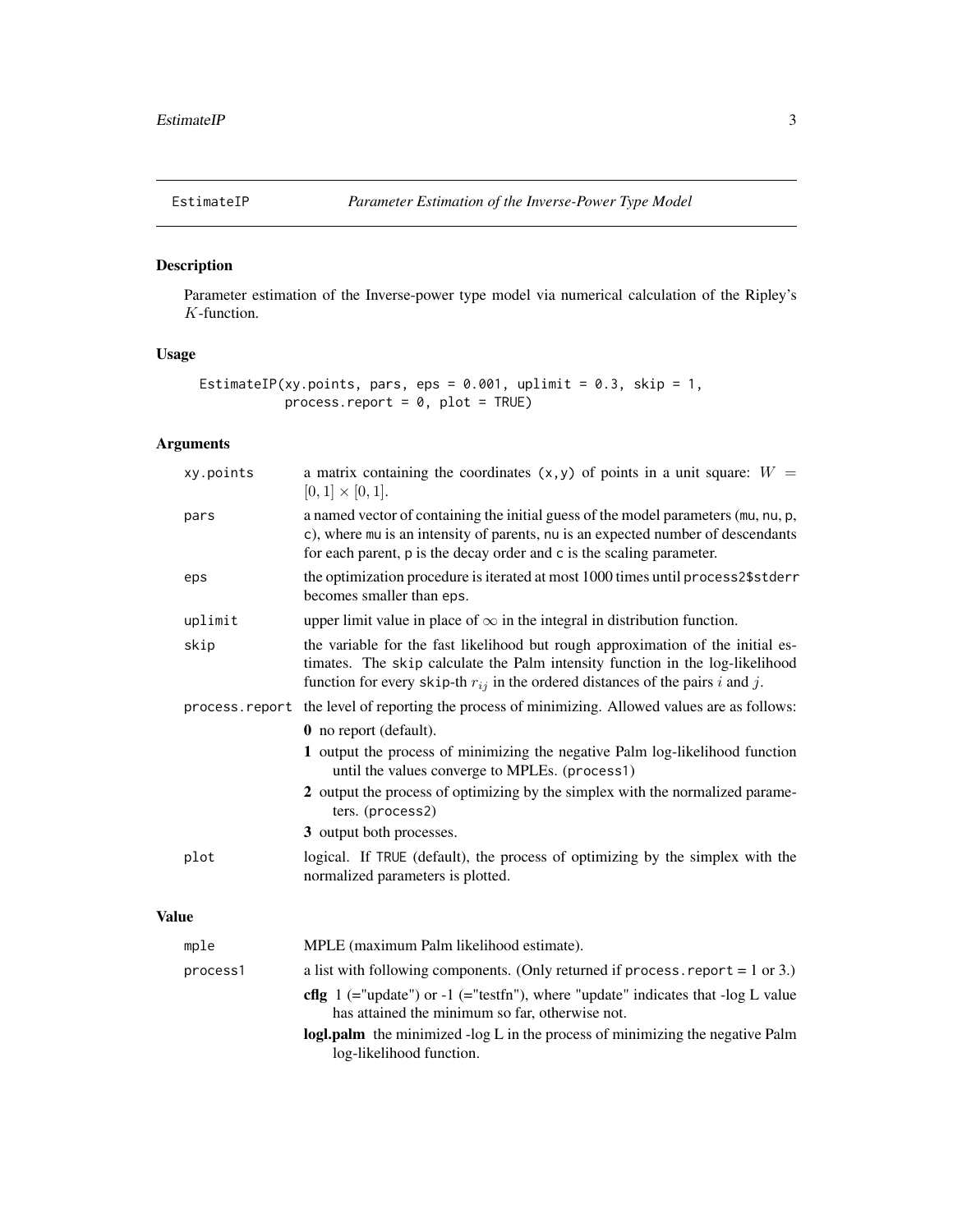mples corresponding MPLEs.

<span id="page-3-0"></span>process2 a list with following components. (Only returned if process.report = 2 or 3.) logl.simplex the minimized -log L by the simplex method. stderr the standard deviations. pa.normal the normalized variables corresponding the initial estimates.

#### Note

EstimateIP and EstimateTypeA have to use numerical integration and difference to compute the functions, which need very long c.p.u. time in the minimization procedure.

#### References

U. Tanaka, Y. Ogata and K. Katsura, Simulation and estimation of the Neyman-Scott type spatial cluster models, *Computer Science Monographs* No.34, 2008, 1-44. The Institute of Statistical Mathematics.

#### Examples

```
## simulation
pars \leq c(mu = 50.0, nu = 30.0, p = 1.5, c = 0.005)
z <- SimulateIP(pars, seed = 353)
## estimation
## need very long c.p.u time in the minimization procedure
## Not run:
init.pars <- c(mu = 55.0, nu = 35.0, p = 1.0, c = 0.01)
EstimateIP(z$offspring$xy, init.pars, skip = 100)
```
## End(Not run)

<span id="page-3-1"></span>EstimateThomas *Parameter Estimation of the Thomas Model*

# Description

Parameter estimation of the Thomas model by using the Palm log-likelihood function.

#### Usage

```
EstimateThomas(xy.points, pars, eps = 0.001, process.report = 0, plot = TRUE)
```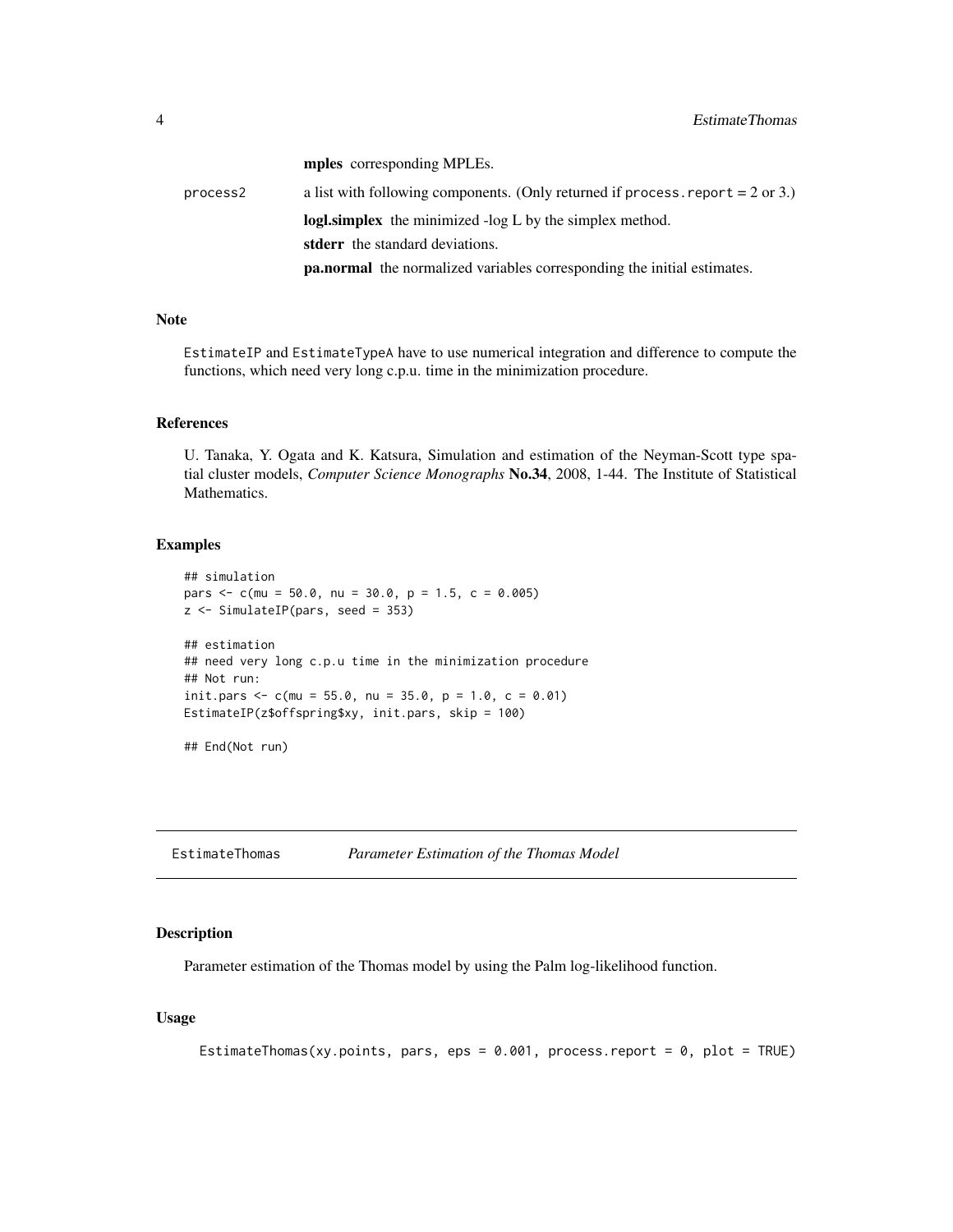# EstimateThomas 5

# Arguments

| xy.points | a matrix containing the coordinates $(x, y)$ of points in a unit square: $W =$<br>$[0,1] \times [0,1].$                                                                                                                                        |
|-----------|------------------------------------------------------------------------------------------------------------------------------------------------------------------------------------------------------------------------------------------------|
| pars      | a named vector of containing the initial guess of the model parameters (mu, nu,<br>sigma), where mu is an intensity of parents, nu is an expected number of descen-<br>dants for each parent and sigma is a parameter of the dispersal kernel. |
| eps       | the optimization procedure is iterated at most 1000 times until process2\$stderr<br>becomes smaller than eps.                                                                                                                                  |
|           | process. report the level of reporting the process of minimizing. Allowed values are as follows:                                                                                                                                               |
|           | <b>0</b> no report (default).                                                                                                                                                                                                                  |
|           | 1 output the process of minimizing the negative Palm log-likelihood function<br>until the values converge to MPLEs. (process1)                                                                                                                 |
|           | 2 output the process of optimizing by the simplex with the normalized parame-<br>ters. (process2)                                                                                                                                              |
|           | 3 output both processes.                                                                                                                                                                                                                       |
| plot      | logical. If TRUE (default), the process of optimizing by the simplex with the<br>normalized parameters is plotted.                                                                                                                             |

# Details

The Palm intensity function of the Thomas model is calculated as follows:

For all  $r \geq 0$ ,

$$
\lambda_{\mathbf{o}}(r) = \mu \nu + \frac{\nu}{4\pi\sigma^2} \exp\left(-\frac{r^2}{4\sigma^2}\right).
$$

The Palm log-likelihood function of the Thomas model on  $\boldsymbol{W}$  is given by

$$
\log L(\mu, \nu, \sigma) = \sum_{\{i, j; i < j, r_{ij} \le 1/2\}} \log \nu \left\{ \mu + \frac{1}{4\pi\sigma^2} \exp \left( -\frac{r_{ij}^2}{4\sigma^2} \right) \right\}
$$

$$
-N(W)\nu\left\{\frac{\pi\mu}{4}+1-\exp\left(-\frac{1}{16\sigma^2}\right)\right\}.
$$

# Value

| mple     | MPLE (maximum Palm likelihood estimate).                                                                                                   |
|----------|--------------------------------------------------------------------------------------------------------------------------------------------|
| process1 | a list with following components. (Only returned if process, report $= 1$ or 3.)                                                           |
|          | <b>cflg</b> 1 (="update") or -1 (="testfn"), where "update" indicates that -log L value<br>has attained the minimum so far, otherwise not. |
|          | logl.palm the minimized -log L in the process of minimizing the negative Palm<br>log-likelihood function.                                  |
|          | <b>mples</b> corresponding MPLEs.                                                                                                          |
|          |                                                                                                                                            |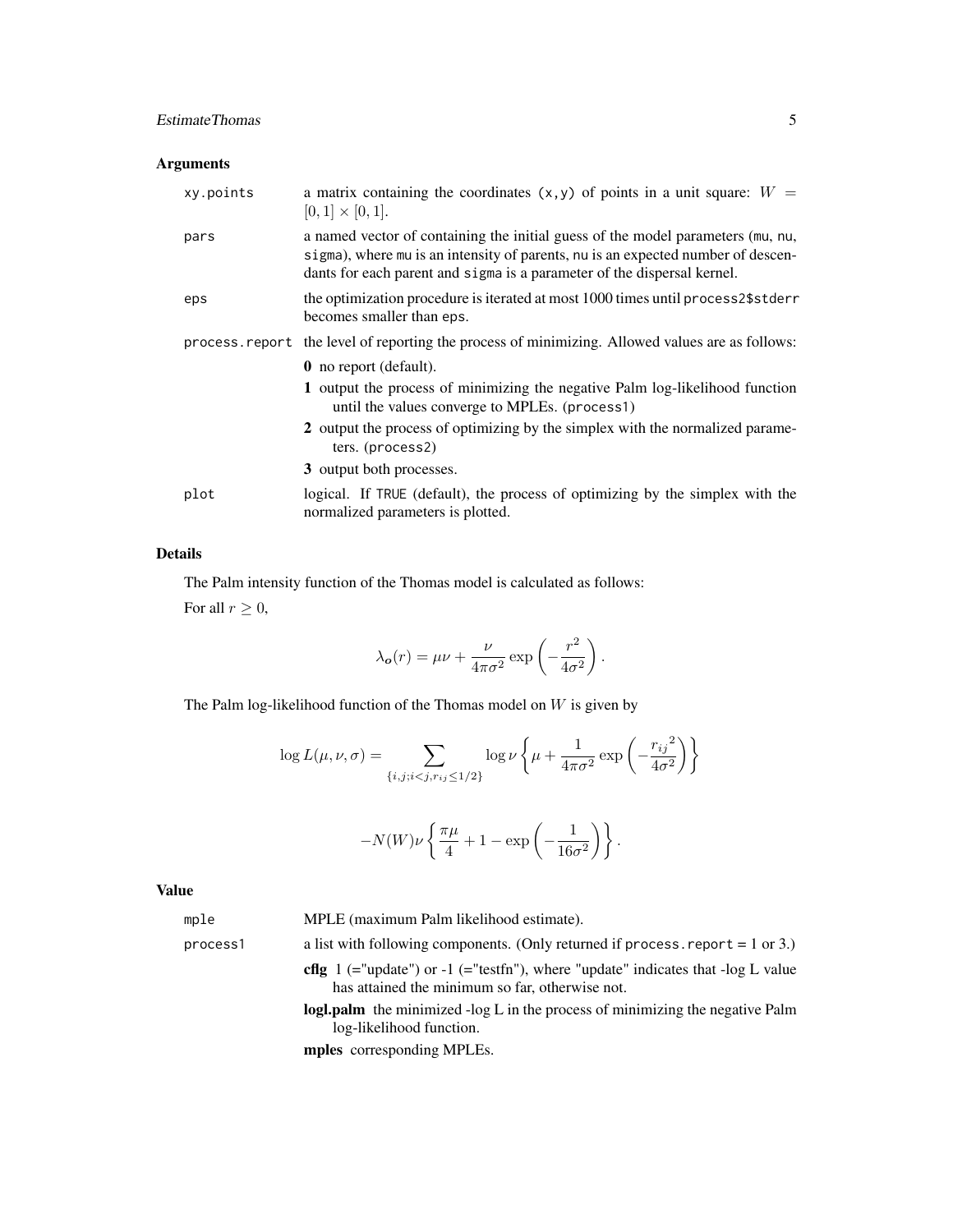<span id="page-5-0"></span>

| process2 | a list with following components. (Only returned if process, report $= 2$ or 3.) |
|----------|----------------------------------------------------------------------------------|
|          | logl.simplex the minimized -log L by the simplex method.                         |
|          | <b>stderr</b> the standard deviations.                                           |
|          | <b>pa.normal</b> the normalized variables corresponding the initial estimates.   |

# References

U. Tanaka, Y. Ogata and K. Katsura, Simulation and estimation of the Neyman-Scott type spatial cluster models, *Computer Science Monographs* No.34, 2008, 1-44. The Institute of Statistical Mathematics.

#### Examples

```
## simulation
pars <- c(mu = 50.0, nu = 30.0, sigma = 0.03)
z <- SimulateThomas(pars, seed = 117)
## estimation
## need long c.p.u time in the minimization procedure
## Not run:
init.pars <-c(mu = 40.0, nu = 40.0, sigma = 0.05)
EstimateThomas(z$offspring$xy, init.pars)
```

```
## End(Not run)
```
<span id="page-5-1"></span>EstimateTypeA *Parameter Estimation of the Type A Model*

# Description

Parameter estimation of the Type A model via numerical calculation of the Ripley's K-function.

#### Usage

```
EstimateTypeA(xy.points, pars, eps = 0.001, uplimit = 0.3, skip = 1,
              process.report =0, plot=TRUE)
```
# Arguments

| xy.points | a matrix containing the coordinates $(x, y)$ of points in a unit square: $W =$<br>$[0,1] \times [0,1].$                                                                                                                                                                                                           |
|-----------|-------------------------------------------------------------------------------------------------------------------------------------------------------------------------------------------------------------------------------------------------------------------------------------------------------------------|
| pars      | a named vector of containing the initial guess of the model parameters (mu, nu, a,<br>sigma1, sigma2), where mu is an intensity of parents, nu is an expected number<br>of descendants for each parent, a is a mixture parameter, sigmal and sigmal<br>are parameters of the dispersal kernel for each component. |
| eps       | the optimization procedure is iterated at most 1000 times until process2\$stderr<br>becomes smaller than eps.                                                                                                                                                                                                     |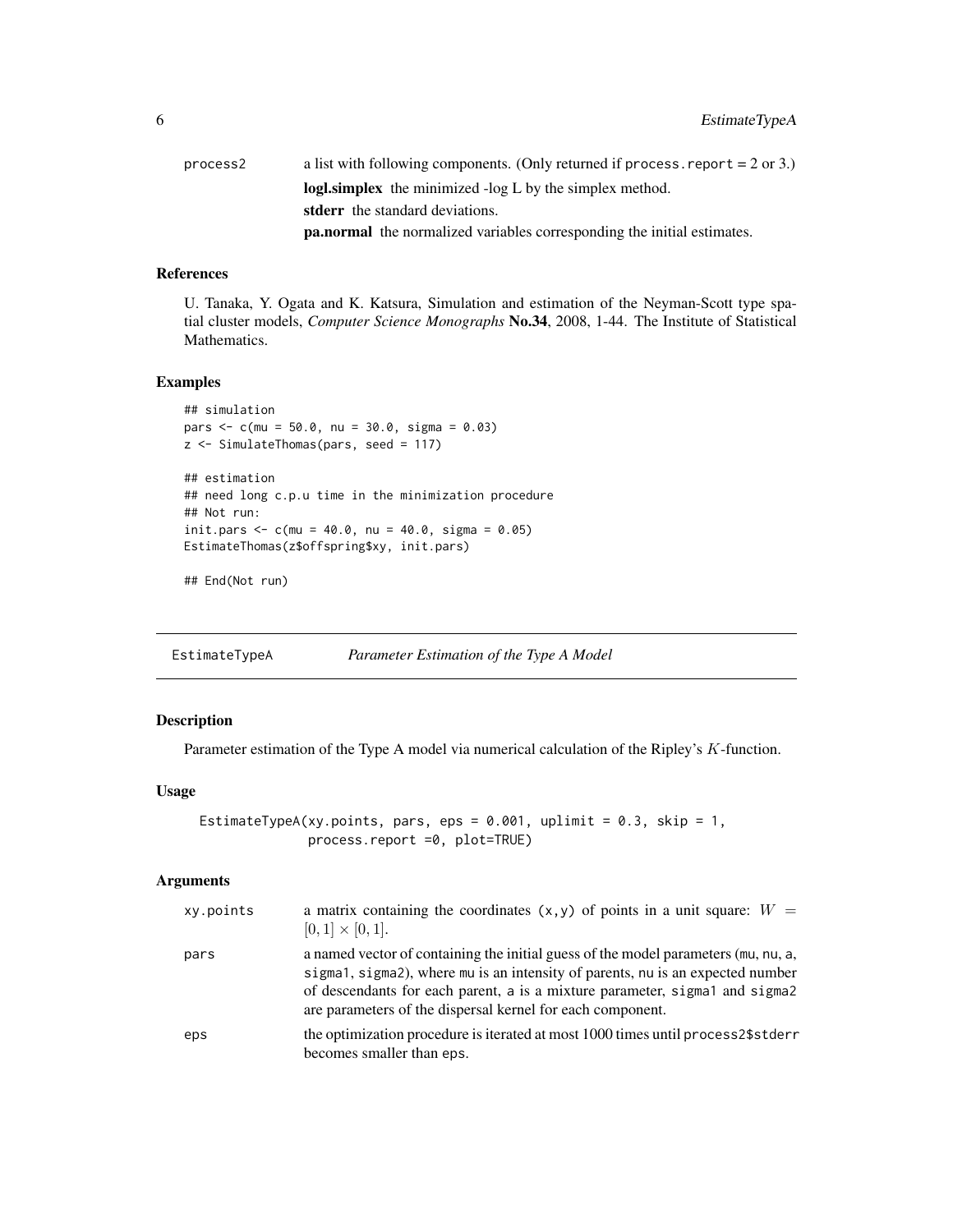|              | uplimit  | upper limit value in place of $\infty$ in the integral in the distribution function.                                                                                                                                                                  |
|--------------|----------|-------------------------------------------------------------------------------------------------------------------------------------------------------------------------------------------------------------------------------------------------------|
|              | skip     | the variable for the fast likelihood but rough approximation of the initial es-<br>timates. The skip calculate the Palm intensity function in the log-likelihood<br>unction for every skip-th $r_{ij}$ in the ordered distances of the pairs i and j. |
|              |          | process. report the level of reporting the process of minimizing. Allowed values are as follows:                                                                                                                                                      |
|              |          | 0 no report (default).                                                                                                                                                                                                                                |
|              |          | 1 output the process of minimizing the negative Palm log-likelihood function<br>until the values converge to MPLEs. (process1)                                                                                                                        |
|              |          | 2 output the process of optimizing by the simplex with the normalized parame-<br>ters. (process2)                                                                                                                                                     |
|              |          | 3 output both processes.                                                                                                                                                                                                                              |
|              | plot     | logical. If TRUE (default), the process of optimizing by the simplex with the<br>normalized parameters is plotted.                                                                                                                                    |
| <b>Value</b> |          |                                                                                                                                                                                                                                                       |
|              | mple     | MPLE (maximum Palm likelihood estimate).                                                                                                                                                                                                              |
|              | process1 | a list with following components. (Only returned if process report $= 1$ or 3.)                                                                                                                                                                       |

has attained the minimum so far, otherwise not.

process2 a list with following components. (Only returned if process. report  $= 2$  or 3.) logl.simplex the minimized -log L by the simplex method.

log-likelihood function. mples corresponding MPLEs.

stderr the standard deviations.

cflg  $1$  (="update") or  $-1$  (="testfn"), where "update" indicates that  $-\log L$  value

logl.palm the minimized -log L in the process of minimizing the negative Palm

pa.normal the normalized variables corresponding the initial estimates.

#### Note

EstimateIP and EstimateTypeA have to use numerical integration and difference to compute the functions, which need very long c.p.u. time in the minimization procedure.

#### References

U. Tanaka, Y. Ogata and K. Katsura, Simulation and estimation of the Neyman-Scott type spatial cluster models, *Computer Science Monographs* No.34, 2008, 1-44. The Institute of Statistical Mathematics.

# Examples

```
## simulation
pars <- c(mu = 50.0, nu = 30.0, a = 0.3, sigma1 = 0.005, sigma2 = 0.1)
z <- SimulateTypeA(pars, seed = 575)
## estimation
```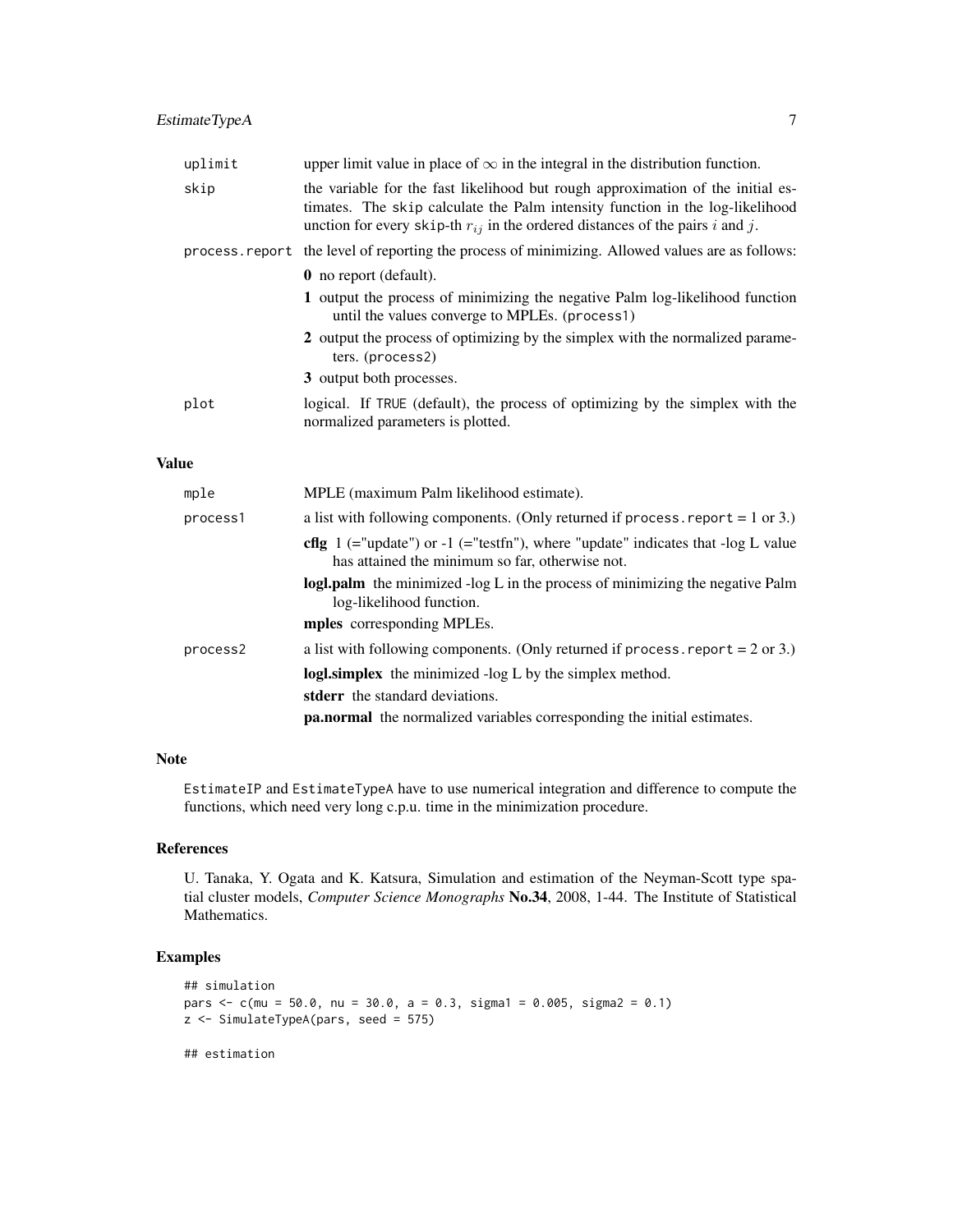```
## need very long c.p.u time in the minimization procedure
## Not run:
init.pars <- c(mu = 60.0, nu = 40.0, a = 0.5, sigma1 = 0.01, sigma2 = 0.1)
EstimateTypeA(z$offspring$xy, init.pars, skip = 100)
## End(Not run)
```
<span id="page-7-1"></span>EstimateTypeB *Parameter Estimation of the Type B Model*

#### Description

Parameter estimation of the Type B model by using the Palm Log-Likelihood Function.

# Usage

```
EstimateTypeB(xy.points, pars, eps = 0.001, process.report = 0, plot = TRUE)
```
# Arguments

| xy.points | a matrix containing the coordinates $(x, y)$ of points in a unit square: $W =$<br>$[0,1] \times [0,1].$                                                                                                                                                                                                            |
|-----------|--------------------------------------------------------------------------------------------------------------------------------------------------------------------------------------------------------------------------------------------------------------------------------------------------------------------|
| pars      | a named vector of containing the initial guess of the model parameters (mu1,<br>$mu2$ , nu, sigma1, sigma2), where ( $mui$ , nu, sigma $i$ ) is an intensity of parents, an<br>expected number of descendants, a parameter of the dispersal kernel for super-<br>posed component $i$ ( $i = 1, 2$ ), respectively. |
| eps       | the optimization procedure is iterated at most 1000 times until process2\$stderr<br>becomes smaller than eps.                                                                                                                                                                                                      |
|           | process report the level of reporting the process of minimizing. Allowed values are as follows:                                                                                                                                                                                                                    |
|           | <b>0</b> no report (default).                                                                                                                                                                                                                                                                                      |
|           | 1 output the process of minimizing the negative Palm log-likelihood function<br>until the values converge to MPLEs. (process1)                                                                                                                                                                                     |
|           | 2 output the process of optimizing by the simplex with the normalized parame-<br>ters. (process2)                                                                                                                                                                                                                  |
|           | 3 output both processes.                                                                                                                                                                                                                                                                                           |
| plot      | logical. If TRUE (default), the process of optimizing by the simplex with the<br>normalized parameters is plotted.                                                                                                                                                                                                 |

#### Details

The Palm intensity function of the Type B model is calculated as follows:

For all  $r \geq 0$ ,

$$
\lambda_{\rm o}(r) = \lambda + \frac{\nu}{4\pi} \left\{ \frac{a}{\sigma_1{}^2} \exp\left(-\frac{r^2}{4\sigma_1{}^2}\right) + \frac{(1-a)}{\sigma_2{}^2} \exp\left(-\frac{r^2}{4\sigma_2{}^2}\right) \right\},
$$

<span id="page-7-0"></span>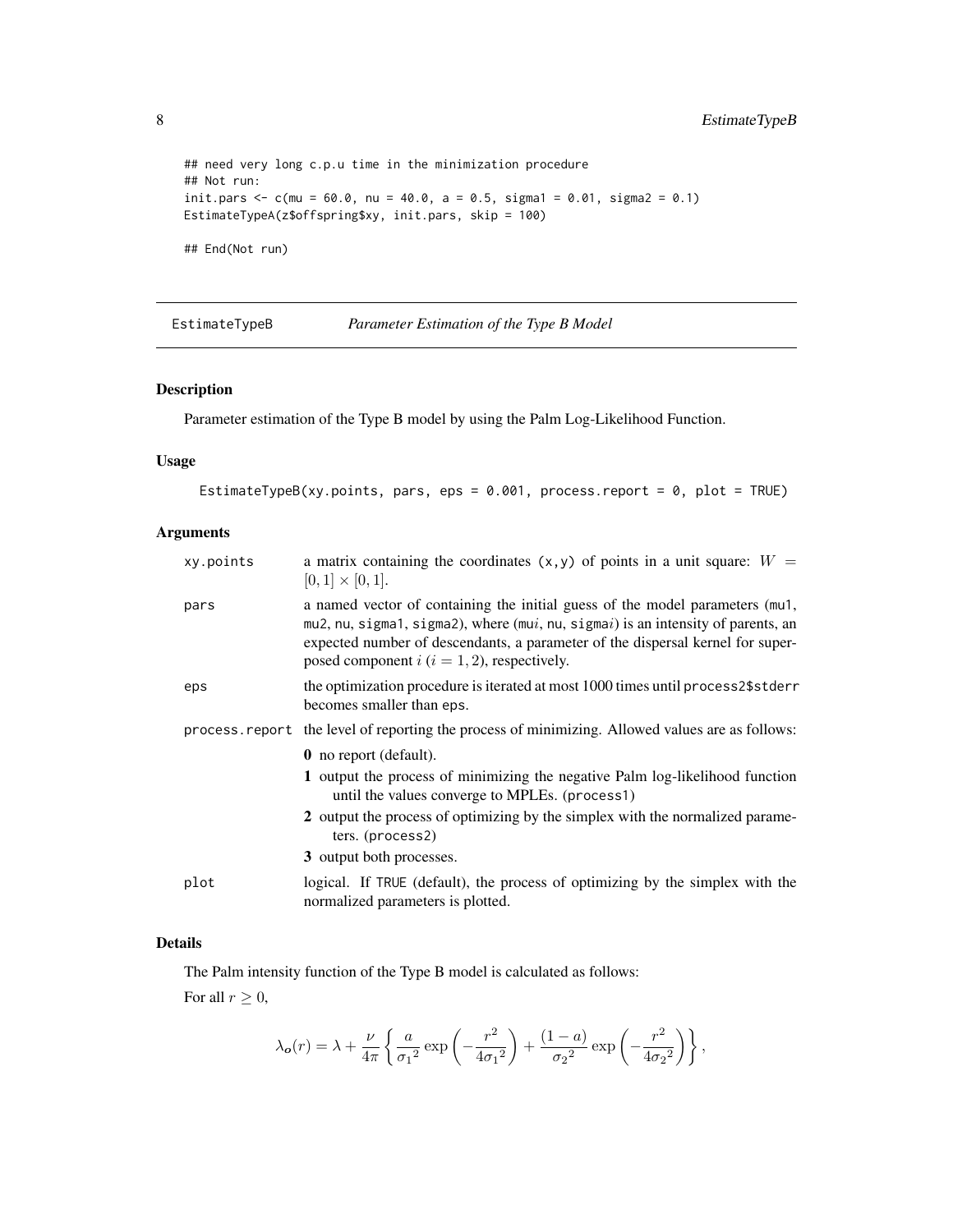# EstimateTypeB 9

where  $\lambda = \nu(\mu_1 + \mu_2)$  is the total population size and  $a = \mu_1/(\mu_1 + \mu_2)$  is the ratio of the parent points of the smaller sized cluster to the total ones.

The Palm log-likelihood function of the Type B model on  $W$  is given by  $\log L(\lambda, \alpha, \beta, \sigma_1, \sigma_2)$ 

$$
= \sum_{\{i,j;i
$$
-N(W)\left[\frac{\pi\lambda}{4} + \alpha \left\{1 - \exp\left(-\frac{1}{16\sigma_1^2}\right)\right\} + \beta \left\{1 - \exp\left(-\frac{1}{16\sigma_2^2}\right)\right\}\right],
$$
$$

where  $\alpha = a\nu$  and  $\beta = (1 - a)\nu$ .

#### Value

| mple     | MPLE (maximum Palm likelihood estimate).                                                                                                          |
|----------|---------------------------------------------------------------------------------------------------------------------------------------------------|
| process1 | a list with following components. (Only returned if process report $= 1$ or 3.)                                                                   |
|          | <b>cflg</b> $1$ (="update") or $-1$ (="testfn"), where "update" indicates that $-\log L$ value<br>has attained the minimum so far, otherwise not. |
|          | logl.palm the minimized -log L in the process of minimizing the negative Palm<br>log-likelihood function.                                         |
|          | mples corresponding MPLEs (mu, nu, a, sigma1, sigma2), where $mu = mu1 + mu2$<br>and $a = \frac{mu1}{mu1 + mu2}$ .                                |
| process2 | a list with following components. (Only returned if process report $= 2$ or 3.)                                                                   |
|          | <b>logl.simplex</b> the minimized -log L by the simplex method.                                                                                   |
|          | <b>stderr</b> the standard deviations.                                                                                                            |
|          | <b>pa.normal</b> the normalized variables (mu, nu, a, sigma1, sigma2) as described<br>above.                                                      |

# References

U. Tanaka, Y. Ogata and K. Katsura, Simulation and estimation of the Neyman-Scott type spatial cluster models, *Computer Science Monographs* No.34, 2008, 1-44. The Institute of Statistical Mathematics.

#### Examples

```
## simulation
pars <- c(mu1 = 10.0, mu2 = 40.0, nu = 30.0, sigma1 = 0.01, sigma2 = 0.03)
z <- SimulateTypeB(pars, seed = 257)
## estimation
## need very long c.p.u time in the minimization procedure
## Not run:
init.pars <- c(mu1 = 20.0, mu2 = 30.0, nu = 30.0, sigma1 = 0.02, sigma2 = 0.02)
EstimateTypeB(z$offspring$xy, init.pars)
```
## End(Not run)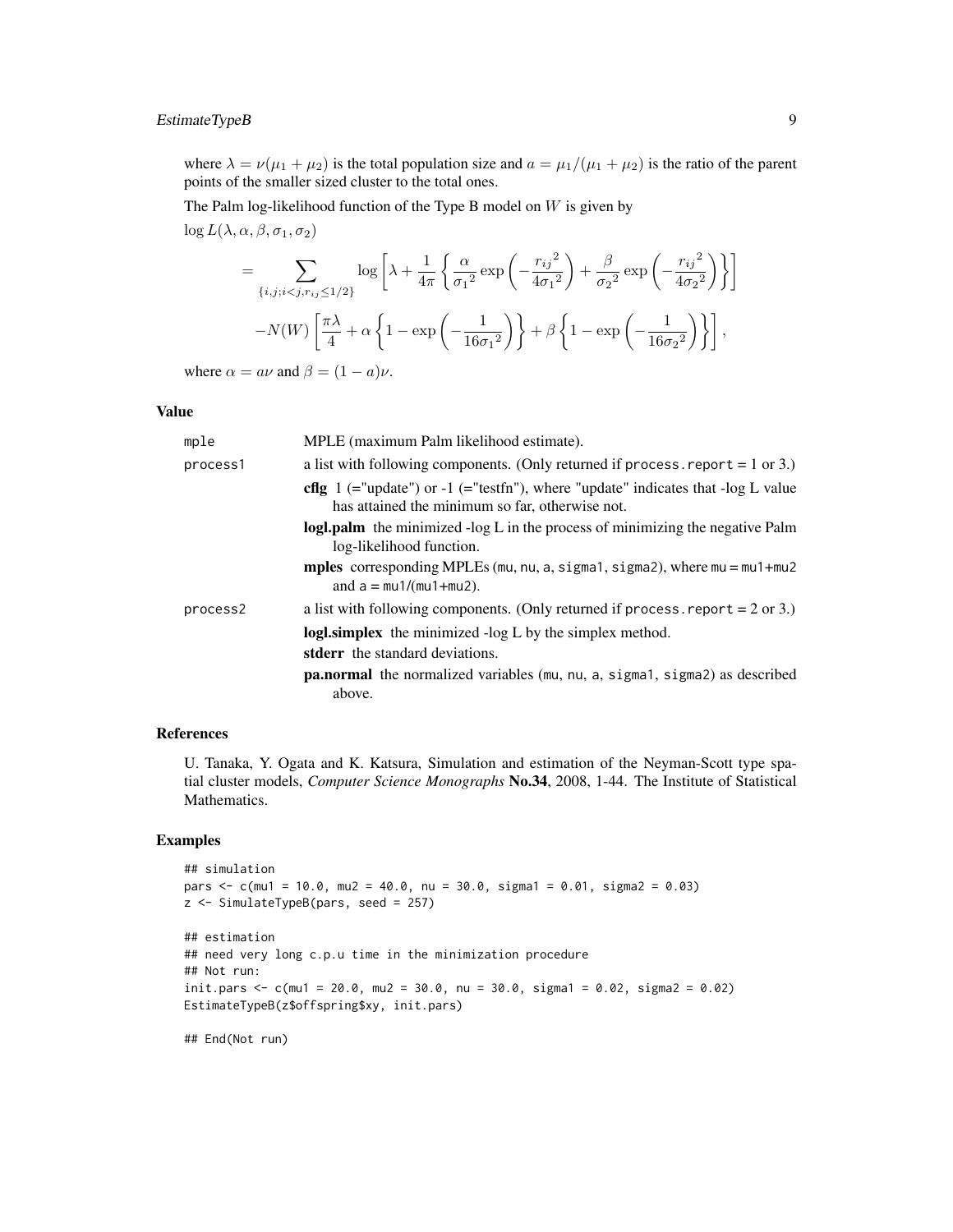<span id="page-9-1"></span><span id="page-9-0"></span>

# Description

Parameter estimation of the Type C model by using the Palm Log-Likelihood Function.

# Usage

```
EstimateTypeC(xy.points, pars, eps = 0.001, process.report = 0, plot = TRUE)
```
#### Arguments

| xy.points | a matrix containing the coordinates $(x, y)$ of points in a unit square: $W =$<br>$[0,1] \times [0,1].$                                                                                                                                                                                                      |
|-----------|--------------------------------------------------------------------------------------------------------------------------------------------------------------------------------------------------------------------------------------------------------------------------------------------------------------|
| pars      | a named vector of containing the initial guess of the model parameters (mu1,<br>mu2, nu1, nu2, sigma1, sigma2), where (mui, nui, sigmai) is an intensity of<br>parents, an expected number of descendants, a parameter of the dispersal kernel<br>for superposed component $i$ ( $i = 1, 2$ ), respectively. |
| eps       | the optimization procedure is iterated at most 1000 times until proecess2\$stderr<br>becomes smaller than eps.                                                                                                                                                                                               |
|           | process. report the level of reporting the process of minimizing. Allowed values are as follows:                                                                                                                                                                                                             |
|           | <b>0</b> no report (default).                                                                                                                                                                                                                                                                                |
|           | 1 output the process of minimizing the negative Palm log-likelihood function<br>until the values converge to MPLEs. (process1)                                                                                                                                                                               |
|           | 2 output the process of optimizing by the simplex with the normalized parame-<br>ters. (process2)                                                                                                                                                                                                            |
|           | 3 output both processes.                                                                                                                                                                                                                                                                                     |
| plot      | logical. If TRUE (default), the process of optimizing by the simplex with the<br>normalized parameters is plotted.                                                                                                                                                                                           |

# Details

The Palm intensity function of the Type C model is calculated as follows:

For all  $r \geq 0$ ,

$$
\lambda_{\mathbf{o}}(r) = \lambda + \frac{1}{4\pi} \left\{ \frac{a\nu_1}{\sigma_1{}^2} \exp\left(-\frac{r^2}{4\sigma_1{}^2}\right) + \frac{(1-a)\nu_2}{\sigma_2{}^2} \exp\left(-\frac{r^2}{4\sigma_2{}^2}\right) \right\},
$$

where  $\lambda = \mu_1 \nu_1 + \mu_2 \nu_2$  is the total population size and  $a = \mu_1 \nu_1 / \lambda$  is the ratio of the all offspring points of smaller sized cluster to the total population size.

The Palm log-likelihood function of the Type C model on  $W$  is given by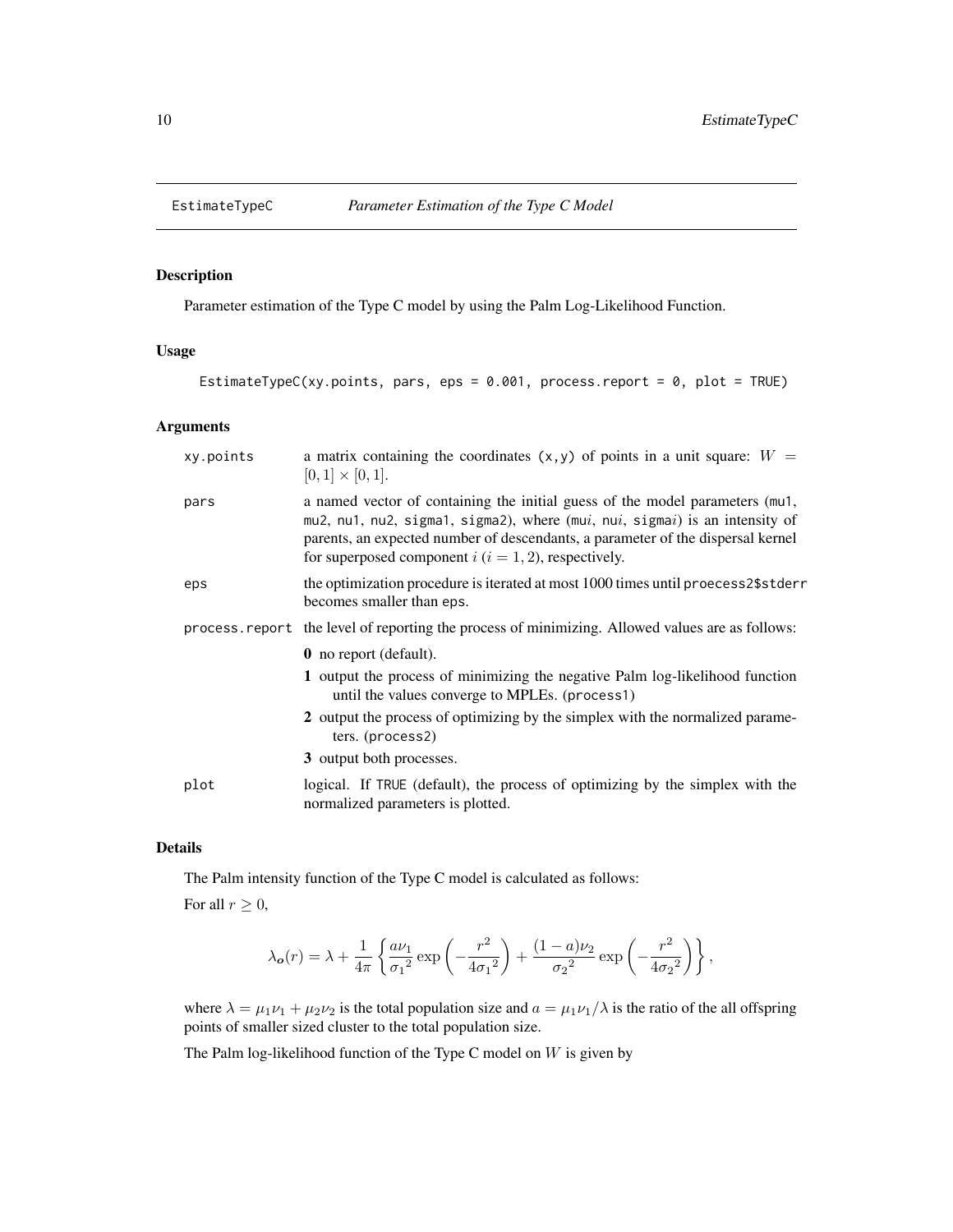# EstimateTypeC 11

$$
\log L(\lambda, \alpha, \beta, \sigma_1, \sigma_2)
$$
\n
$$
= \sum_{\{i, j; i < j, r_{ij} \le 1/2\}} \log \left[ \lambda + \frac{1}{4\pi} \left\{ \frac{\alpha}{\sigma_1^2} \exp\left( -\frac{r_{ij}^2}{4\sigma_1^2} \right) + \frac{\beta}{\sigma_2^2} \exp\left( -\frac{r_{ij}^2}{4\sigma_2^2} \right) \right\} \right]
$$
\n
$$
-N(W) \left[ \frac{\pi \lambda}{4} + \alpha \left\{ 1 - \exp\left( -\frac{1}{16\sigma_1^2} \right) \right\} + \beta \left\{ 1 - \exp\left( -\frac{1}{16\sigma_2^2} \right) \right\} \right],
$$

where  $\alpha = a\nu_1$  and  $\beta = (1 - a)\nu_2$ .

#### Value

| mple     | MPLE (maximum Palm likelihood estimate).                                                                                                     |
|----------|----------------------------------------------------------------------------------------------------------------------------------------------|
| process1 | a list with following components. (Only returned if process report $= 1$ or 3.)                                                              |
|          | <b>cflg</b> $1$ (="update") or -1 (="testfn"), where "update" indicates that -log L value<br>has attained the minimum so far, otherwise not. |
|          | logl.palm the minimized -log L in the process of minimizing the negative Palm<br>log-likelihood function.                                    |
|          | mples corresponding MPLEs (lambda, nu1, a, sigma1, sigma2), where lambda<br>$=$ mu1*nu1+mu2*nu2 and a $=$ mu1*nu1/lambda.                    |
| process2 | a list with following components. (Only returned if process report $= 2$ or 3.)                                                              |
|          | logl.simplex the minimized -log L by the simplex method.                                                                                     |
|          | stderr the standard deviations.                                                                                                              |
|          | pa.normal the normalized variables (lambda, nu1, a, sigma1, sigma2) as de-<br>scribed above.                                                 |

#### References

U. Tanaka, Y. Ogata and K. Katsura, Simulation and estimation of the Neyman-Scott type spatial cluster models, *Computer Science Monographs* No.34, 2008, 1-44. The Institute of Statistical Mathematics.

# Examples

```
## simulation
pars \leq c(mu1 = 5.0, mu2 = 9.0, nu1 = 30.0, nu2 = 150.0,
          sigma1 = 0.01, sigma2 = 0.05)
z <- SimulateTypeC(pars, seed = 555)
```

```
## estimation
## need long c.p.u time in the minimization procedure
## Not run:
init.pars <- c(mu1 = 10.0, mu2 = 10.0, nu1 = 30.0, nu2 = 120.0,
               sigma1 = 0.03, sigma2 = 0.03)
EstimateTypeC(z$offspring$xy, init.pars)
```
## End(Not run)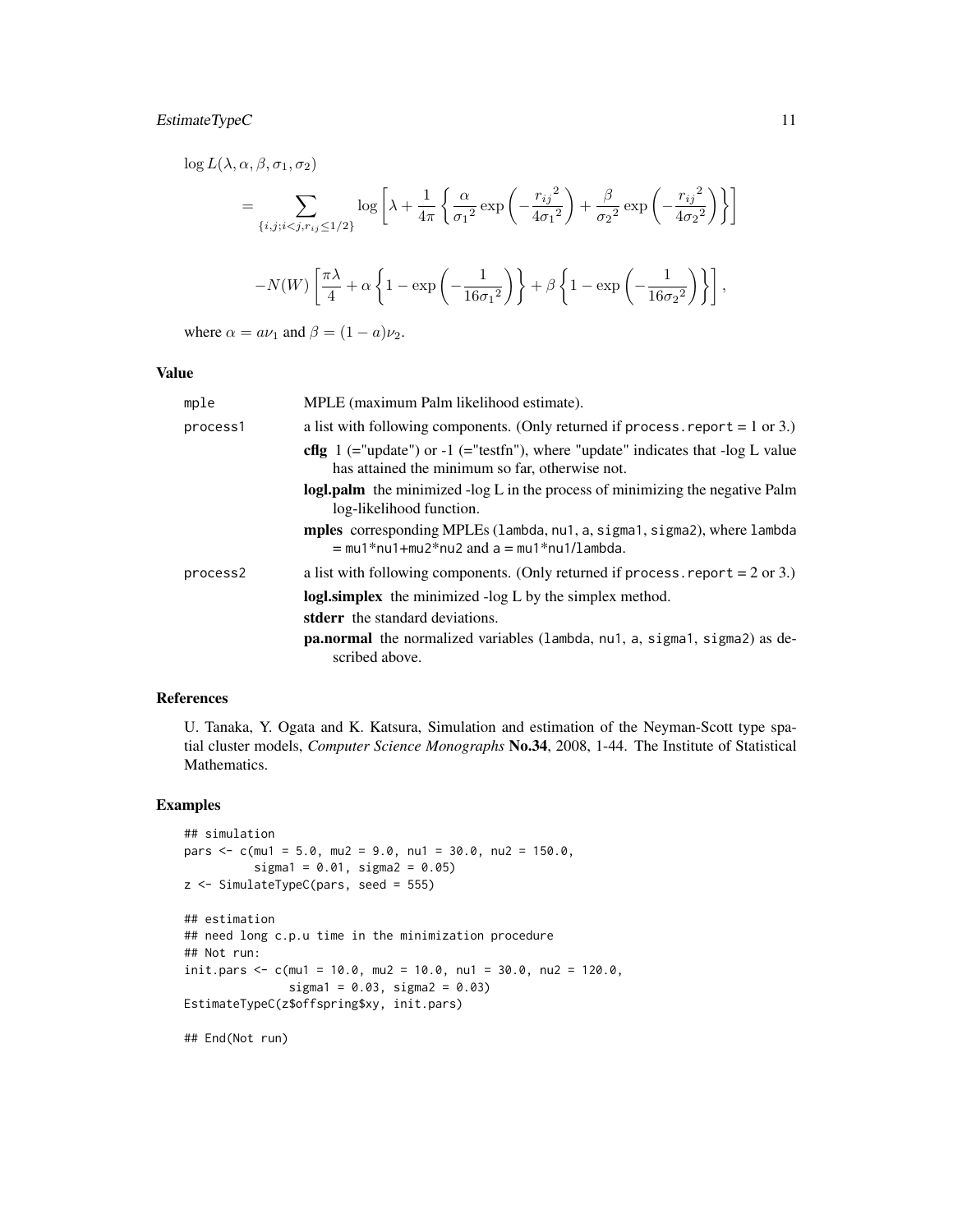<span id="page-11-1"></span><span id="page-11-0"></span>PalmIP *Non-Parametric and Parametric Estimate of the Palm Intensity of Inverse-Power Type Model*

# Description

Calculate the non-parametric and parametric Palm intensity function of the Inverse-power type model estimated directly from a set of point pattern data.

#### Usage

```
PalmIP(xy.points, pars1 = NULL, pars2 = NULL, delta = 0.001, uplimit = 0.3,
       plot=TRUE)
```
# Arguments

| xy.points | a matrix containing the coordinates $(x, y)$ of points in a unit square: $W =$<br>$[0,1] \times [0,1].$                                                                                                    |
|-----------|------------------------------------------------------------------------------------------------------------------------------------------------------------------------------------------------------------|
| pars1     | a named vector of true parameters (mu, nu, p, c), where mu is an intensity of<br>parents, nu is an expected number of descendants for each parent, p is the decay<br>order and c is the scaling parameter. |
| pars2     | a named vector of MPLEs (the maximum Palm likelihood estimates) (mu, nu, p,<br>$\mathsf{C}$ ).                                                                                                             |
| delta     | a width for the non-parametric Palm intensity function.                                                                                                                                                    |
| uplimit   | upper limit value in place of $\infty$ .                                                                                                                                                                   |
| plot      | logical. If TRUE (default), the non-parametric estimate and the curves of true<br>parameters and MPLEs are shown.                                                                                          |

# Value

| r           | the distance $r = j\Delta$ , where $j = 1, 2, , [R/\Delta]$ , where [] is the Gauss' symbol<br>and $R = 1/2$ is given in the program for the normalized rectangular region for<br>the point pattern. |
|-------------|------------------------------------------------------------------------------------------------------------------------------------------------------------------------------------------------------|
| np.palm     | the corresponding values of the non-parametric Palm intensity function of $r$ ,<br>which is normalized by the total intensity estimate of the point pattern data.                                    |
| palm.normal | the normalized Palm intensity functions $\lambda_o(r)/\hat{\lambda}$ calculated from the given sets<br>of parameter values. See /doc/NScluster-guide.pdf.                                            |

# References

U. Tanaka, Y. Ogata and K. Katsura, Simulation and estimation of the Neyman-Scott type spatial cluster models, *Computer Science Monographs* No.34, 2008, 1-44. The Institute of Statistical Mathematics.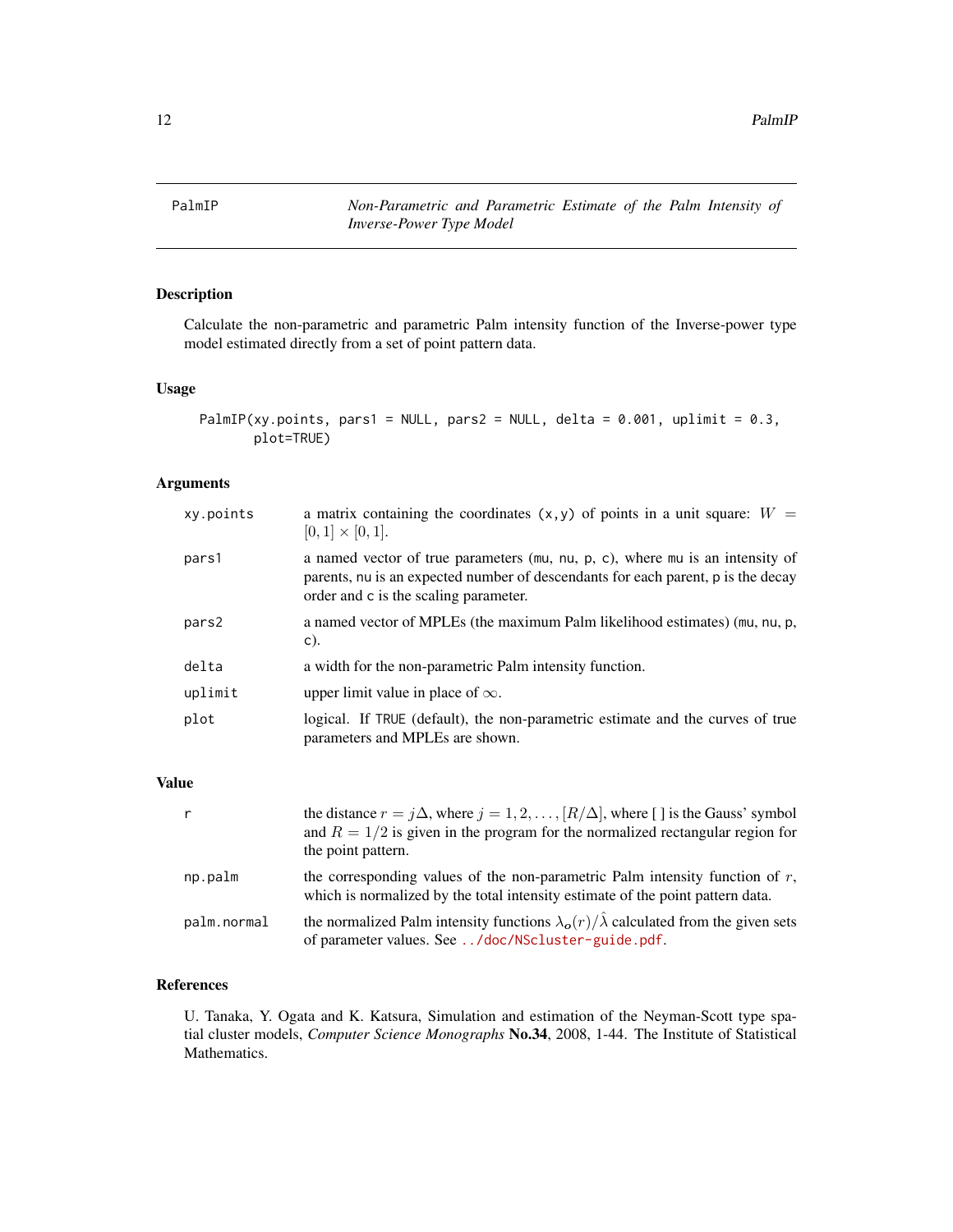#### <span id="page-12-0"></span>PalmThomas 13

# Examples

```
## simulation
pars \leq c(mu = 50.0, nu = 30.0, p = 1.5, c = 0.005)
z <- SimulateIP(pars, seed = 353)
## estimation
## need very long c.p.u time in the minimization procedure
## Not run:
init.pars \leq c(mu = 55.0, nu = 35.0, p = 1.0, c = 0.01)
z1 <- EstimateIP(z$offspring$xy, init.pars, skip = 100)
# Parameter mu nu p c
# Initial value 55.0000 35.0000 1.0000 0.0100
# MPLE 48.3143 30.5047 1.6467 0.0079
## End(Not run)
## Palm intensity
par1 <- c(50.0, 30.0, 1.5, 0.005) # pars
par2 <- c(48.3143, 30.5047, 1.6467, 0.0079) # z1$mple
PalmIP(z$offspring$xy, par1, par2)
```
<span id="page-12-1"></span>PalmThomas *Non-Parametric and Parametric Estimate of the Palm Intensity of Thomas Model*

#### Description

Calculate the non-parametric and parametric Palm intensity function of the Thomas model estimated directly from a set of point pattern data.

# Usage

```
PalmThomas(xy.points, pars1 = NULL, pars2 = NULL, delta = 0.001, plot = TRUE)
```
#### Arguments

| xy.points | a matrix containing the coordinates $(x, y)$ of points in a unit square: $W =$<br>$[0,1] \times [0,1].$                                                                                                     |
|-----------|-------------------------------------------------------------------------------------------------------------------------------------------------------------------------------------------------------------|
| pars1     | a named vector of the true parameters (mu, nu, sigma), where mu is an intensity<br>of parents, nu is an expected number of descendants for each parent and sigma<br>is a parameter of the dispersal kernel. |
| pars2     | a named vector of MPLEs (the maximum Palm likelihood estimates) (mu, nu,<br>sigma).                                                                                                                         |
| delta     | a width for the non-parametric Palm intensity function.                                                                                                                                                     |
| plot      | logical. If TRUE (default), the non-parametric estimate and the curves of true<br>parameters and MPLEs are shown.                                                                                           |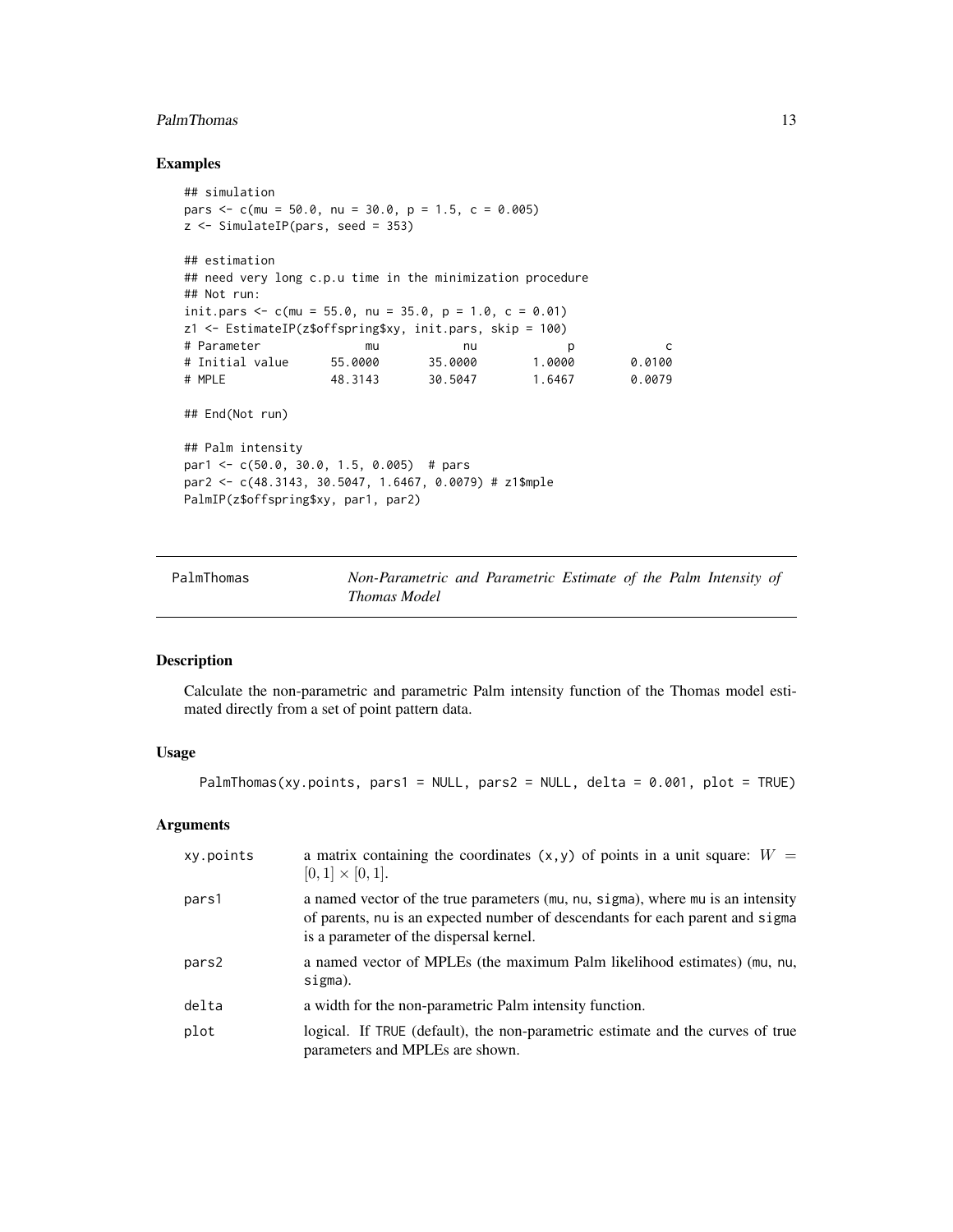<span id="page-13-0"></span>

| $\mathsf{r}$ | the distance $r = j\Delta$ , where $j = 1, 2, , [R/\Delta]$ , where [] is the Gauss' symbol<br>and $R = 1/2$ is given in the program for the normalized rectangular region for<br>the point pattern. |
|--------------|------------------------------------------------------------------------------------------------------------------------------------------------------------------------------------------------------|
| np.palm      | the corresponding values of the non-parametric Palm intensity function of $r$ ,<br>which is normalized by the total intensity estimate of the point pattern data.                                    |
| palm.normal  | the normalized Palm intensity functions $\lambda_o(r)/\hat{\lambda}$ calculated from the given sets<br>of parameter values. See 'Details' in EstimateThomas.                                         |

#### References

U. Tanaka, Y. Ogata and K. Katsura, Simulation and estimation of the Neyman-Scott type spatial cluster models, *Computer Science Monographs* No.34, 2008, 1-44. The Institute of Statistical Mathematics.

#### Examples

```
## simulation
pars <- c(mu = 50.0, nu = 30.0, sigma = 0.03)
z <- SimulateThomas(pars, seed = 117)
## estimation
## need long c.p.u time in the minimization procedure
## Not run:
init.pars <-c(mu = 40.0, nu = 40.0, sigma = 0.05)
z1 <- EstimateThomas(z$offspring$xy, init.pars)
# Parameter mu nu sigma
# Initial value 40.0000 40.0000 0.0500
# MPLE 46.7657 27.2079 0.0279
## End(Not run)
## Palm intensity
par1 <- c(50.0, 30.0, 0.03) # pars
par2 <- c(46.7657, 27.2079, 0.0279) # z1$mple
PalmThomas(z$offspring$xy, par1, par2)
```
<span id="page-13-1"></span>PalmTypeA *Non-Parametric and Parametric Estimate of the Palm Intensity of Type A Model*

# Description

Calculate the non-parametric and parametric Palm intensity function of Type A model estimated directly from a set of point pattern data.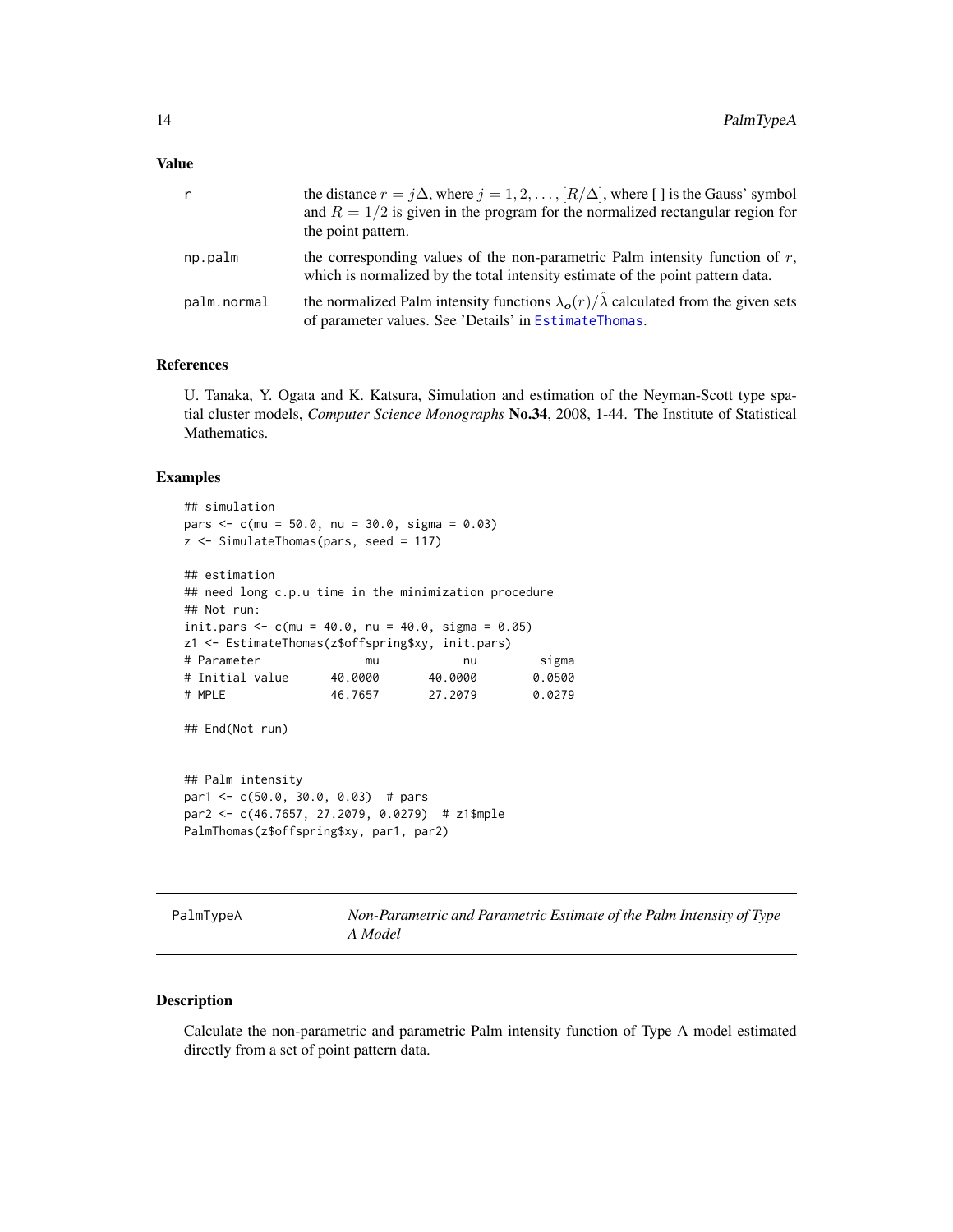# PalmTypeA 15

# Usage

PalmTypeA(xy.points, pars1 = NULL, pars2 = NULL, delta =  $0.001$ , uplimit =  $0.3$ , plot = TRUE)

# Arguments

| xy.points | a matrix containing the coordinates $(x, y)$ of points in a unit square: $W =$<br>$[0,1] \times [0,1].$                                                                                                                                                                          |
|-----------|----------------------------------------------------------------------------------------------------------------------------------------------------------------------------------------------------------------------------------------------------------------------------------|
| pars1     | a named vector of the true parameters (mu, nu, a, sigma1, sigma2), where mu is<br>an intensity of parents, nu is an expected number of descendants for each parent,<br>a is a mixture parameter, sigmal and sigmal are parameters of the dispersal<br>kernel for each component. |
| pars2     | a named vector of MPLEs (the maximum Palm likelihood estimates) (mu, nu, a,<br>sigmal, sigmal).                                                                                                                                                                                  |
| delta     | a width for the non-parametric Palm intensity function.                                                                                                                                                                                                                          |
| uplimit   | upper limit value in place of $\infty$ .                                                                                                                                                                                                                                         |
| plot      | logical. If TRUE (default), the non-parametric estimate and the curves of true<br>parameters and MPLEs are shown.                                                                                                                                                                |

# Value

| r           | the distance $r = j\Delta$ , where $j = 1, 2, , [R/\Delta]$ , where [] is the Gauss' symbol<br>and $R = 1/2$ is given in the program for the normalized rectangular region for<br>the point pattern. |
|-------------|------------------------------------------------------------------------------------------------------------------------------------------------------------------------------------------------------|
| np.palm     | the corresponding values of the non-parametric Palm intensity function of $r$ ,<br>which is normalized by the total intensity estimate of the point pattern data.                                    |
| palm.normal | the normalized Palm intensity functions $\lambda_o(r)/\hat{\lambda}$ calculated from the given sets<br>of parameter values. See /doc/NScluster-guide.pdf.                                            |

#### References

U. Tanaka, Y. Ogata and K. Katsura, Simulation and estimation of the Neyman-Scott type spatial cluster models, *Computer Science Monographs* No.34, 2008, 1-44. The Institute of Statistical Mathematics.

# Examples

```
## simulation
pars \leq c(mu = 50.0, nu = 30.0, a = 0.3, sigma1 = 0.005, sigma2 = 0.1)
z <- SimulateTypeA(pars, seed=575)
## estimation
## need very long c.p.u time in the minimization procedure
## Not run:
init.pars <- c(mu=60.0, nu=40.0, a=0.5, sigma1=0.01, sigma2=0.1)
z1 <- EstimateTypeA(z$offspring$xy, init.pars, skip=100)
# Parameter mu nu a sigma1 sigma2
# Initial value 60.0000 40.0000 0.5000 0.0100 0.1000
```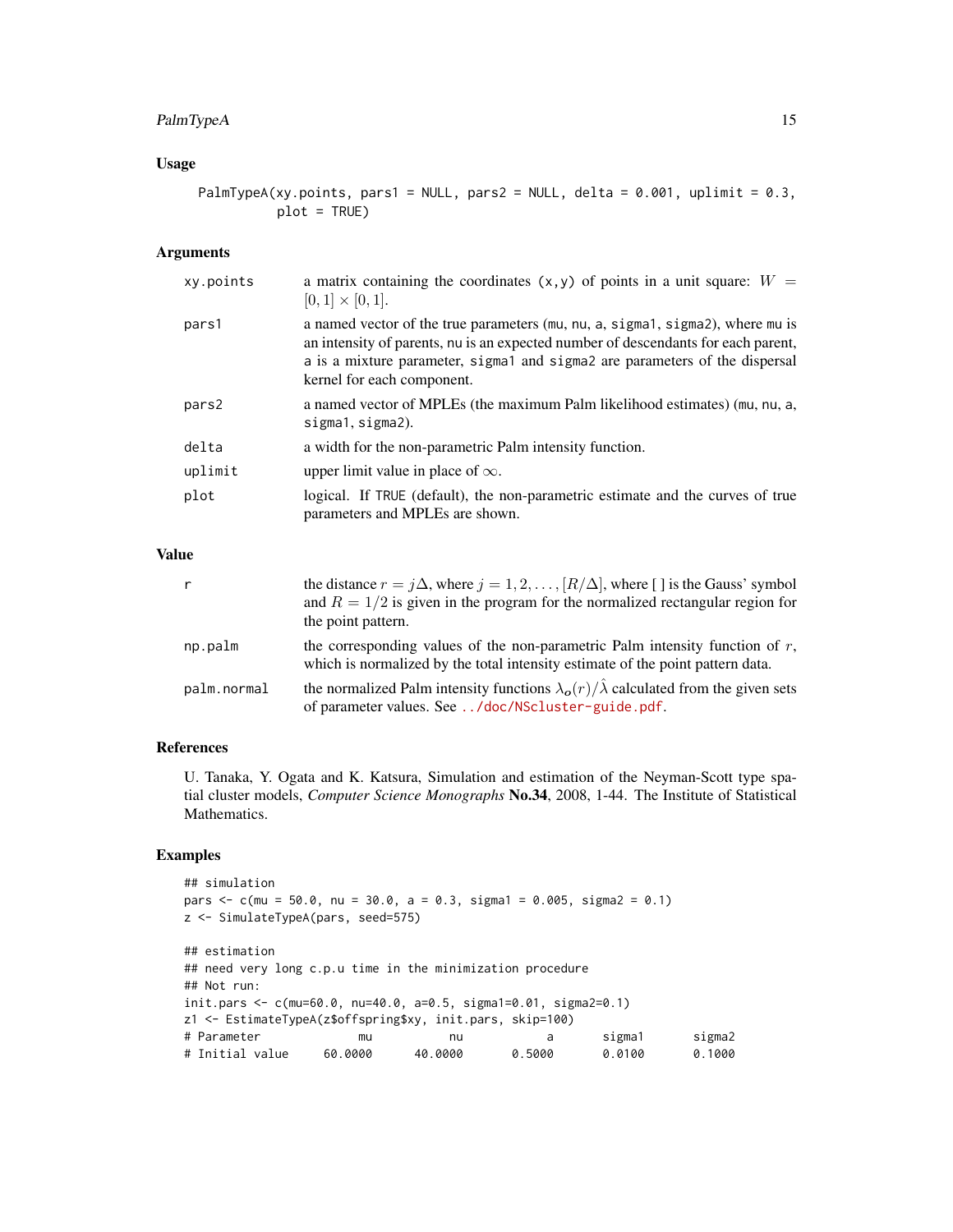```
# MPLE 51.2441 25.1439 0.3431 0.0054 0.0824
## End(Not run)
## Palm intensity
par1 <- c(50.0, 30.0, 0.3, 0.005, 0.1) # pars
par2 <- c(51.2441, 25.1439, 0.3431, 0.0054, 0.0824) # z1$mple
PalmTypeA(z$offspring$xy, par1, par2)
```
<span id="page-15-1"></span>

| PalmTypeB | Non-Parametric and Parametric Estimate of the Palm Intensity of Type |
|-----------|----------------------------------------------------------------------|
|           | B Model                                                              |

# Description

Calculate the non-parametric and parametric Palm intensity function of Type B model estimated directly from a set of point pattern data.

# Usage

```
PalmTypeB(xy.points, pars1 = NULL, pars2 = NULL, delta = 0.001, plot = TRUE)
```
#### Arguments

| xy.points | a matrix containing the coordinates $(x, y)$ of points in a unit square: $W =$<br>$[0,1] \times [0,1].$                                                                                                                                                                  |
|-----------|--------------------------------------------------------------------------------------------------------------------------------------------------------------------------------------------------------------------------------------------------------------------------|
| pars1     | a named vector of the true parameters (mu1, mu2, nu, sigma1, sigma2), where<br>$(mui, nu, sigmai)$ is an intensity of parents, an expected number of descendants,<br>a parameter of the dispersal kernel for superposed component $i$ ( $i = 1, 2$ ), re-<br>spectively. |
| pars2     | a named vector of MPLEs (the maximum Palm likelihood estimates) (mu1, mu2,<br>nu, sigma1, sigma2).                                                                                                                                                                       |
| delta     | a width for the non-parametric Palm intensity function.                                                                                                                                                                                                                  |
| plot      | logical. If TRUE (default), the non-parametric estimate and the curves of true<br>parameters and MPLEs are shown.                                                                                                                                                        |

#### Value

|             | the distance $r = j\Delta$ , where $j = 1, 2, , [R/\Delta]$ , where [] is the Gauss' symbol<br>and $R = 1/2$ is given in the program for the normalized rectangular region for<br>the point pattern. |
|-------------|------------------------------------------------------------------------------------------------------------------------------------------------------------------------------------------------------|
| np.palm     | the corresponding values of the non-parametric Palm intensity function of $r$ ,<br>which is normalized by the total intensity estimate of the point pattern data.                                    |
| palm.normal | the normalized Palm intensity functions $\lambda_0(r)/\hat{\lambda}$ calculated from the given sets<br>of parameter values. See 'Details' in EstimateTypeB.                                          |

<span id="page-15-0"></span>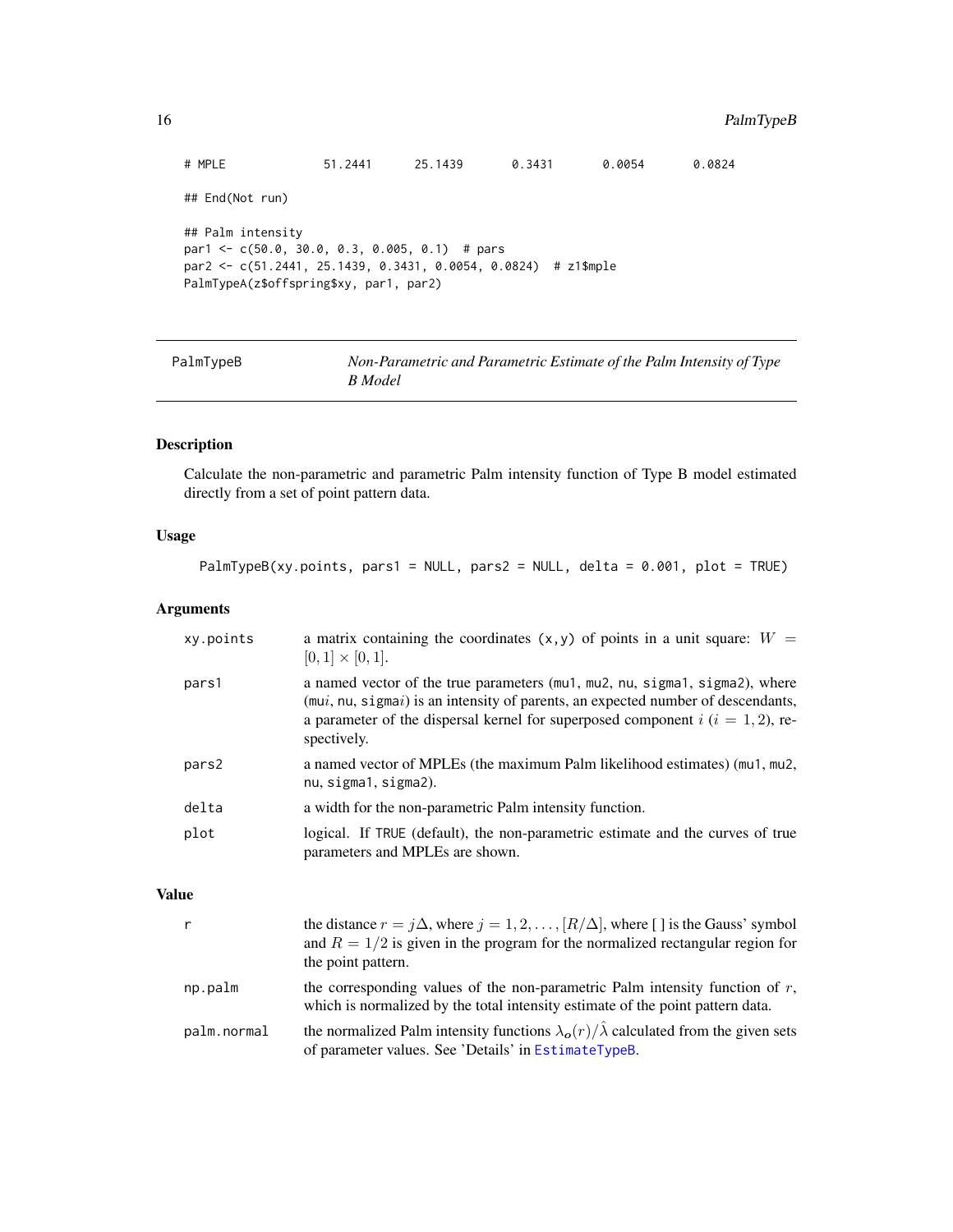# <span id="page-16-0"></span>PalmTypeC 17

#### References

U. Tanaka, Y. Ogata and K. Katsura, Simulation and estimation of the Neyman-Scott type spatial cluster models, *Computer Science Monographs* No.34, 2008, 1-44. The Institute of Statistical Mathematics.

#### Examples

```
## simulation
pars \leq c(mu1 = 10.0, mu2 = 40.0, nu = 30.0, sigma1 = 0.01, sigma2 = 0.03)
z <- SimulateTypeB(pars, seed = 257)
## estimation
## need very long c.p.u time in the minimization procedure
## Not run:
init.pars <- c(mu1 = 20.0, mu2 = 30.0, nu = 30.0, sigma1 = 0.02, sigma2 = 0.02)
z1 <- EstimateTypeB(z$offspring$xy, init.pars)
# Parameter mu1 mu2 nu sigma1 sigma2
# Initial value 20.0000 30.0000 30.0000 0.0200 0.0200
# MPLE 16.1778 44.3974 28.3942 0.0101 0.0312
## End(Not run)
## Palm intensity
par1 <- c(10.0, 40.0, 30.0, 0.01, 0.03) # pars
par2 <- c(16.1778, 44.3974, 28.3942, 0.0101, 0.0312) # z1$mple
PalmTypeB(z$offspring$xy, par1, par2)
```
<span id="page-16-1"></span>

| PalmTypeC | Non-Parametric and Parametric Estimate of the Palm Intensity of Type |
|-----------|----------------------------------------------------------------------|
|           | C Model                                                              |

#### Description

Calculate the non-parametric and parametric Palm intensity function of Type C model estimated directly from a set of point pattern data.

#### Usage

```
PalmTypeC(xy.points, pars1 = NULL, pars2 = NULL, delta = 0.001, plot = TRUE)
```
#### Arguments

| xy.points | a matrix containing the coordinates $(x, y)$ of points in a unit square: $W =$<br>$[0,1] \times [0,1].$                                                                                                                                                                    |
|-----------|----------------------------------------------------------------------------------------------------------------------------------------------------------------------------------------------------------------------------------------------------------------------------|
| pars1     | a named vector of the true parameters (mu1, mu2, nu1, nu2, sigma1, sigma2),<br>where (mui, nui, sigmai) is an intensity of parents, an expected number of<br>descendants, a parameter of the dispersal kernel for superposed component $i$<br>$(i = 1, 2)$ , respectively. |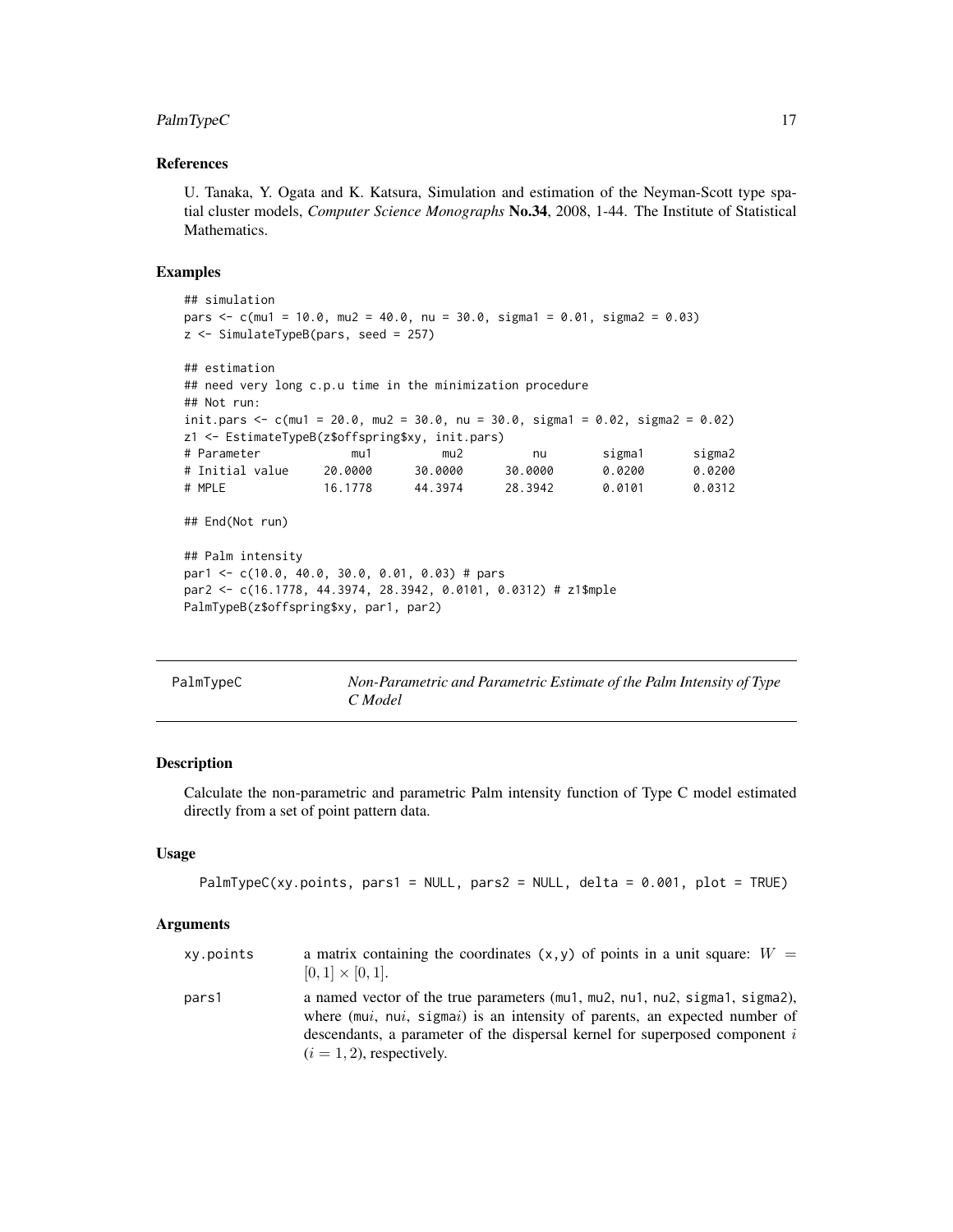<span id="page-17-0"></span>

| pars2 | a named vector of MPLEs (the maximum Palm likelihood estimates) (mu1, mu2,<br>nu1, nu2, sigma1, sigma2).          |
|-------|-------------------------------------------------------------------------------------------------------------------|
| delta | a width for the non-parametric Palm intensity function.                                                           |
| plot  | logical. If TRUE (default), the non-parametric estimate and the curves of true<br>parameters and MPLEs are shown. |

# Value

| r           | the distance $r = j\Delta$ , where $j = 1, 2, , [R/\Delta]$ , where [] is the Gauss' symbol<br>and $R = 1/2$ is given in the program for the normalized rectangular region for<br>the point pattern. |
|-------------|------------------------------------------------------------------------------------------------------------------------------------------------------------------------------------------------------|
| np.palm     | the corresponding values of the non-parametric Palm intensity function of $r$ ,<br>which is normalized by the total intensity estimate of the point pattern data.                                    |
| palm.normal | the normalized Palm intensity functions $\lambda_{\mathbf{o}}(r)/\hat{\lambda}$ calculated from the given sets<br>of parameter values. See 'Details' in EstimateTypeC.                               |

#### References

U. Tanaka, Y. Ogata and K. Katsura, Simulation and estimation of the Neyman-Scott type spatial cluster models, *Computer Science Monographs* No.34, 2008, 1-44. The Institute of Statistical Mathematics.

#### Examples

```
## simulation
pars \leq c(mu1 = 5.0, mu2 = 9.0, nu1 = 30.0, nu2 = 150.0,
         sigma1 = 0.01, sigma2 = 0.05)
z <- SimulateTypeC(pars, seed = 555)
## estimation
## need long c.p.u time in the minimization procedure
## Not run:
init.pars <- c(mu1 = 10.0, mu2 = 10.0, nu1 = 30.0, nu2 = 120.0,
             signal = 0.03, sigma2 = 0.03)z1 <- EstimateTypeC(z$offspring$xy, init.pars)
## Parameter mu1 mu2 nu1 nu2 sigma1 sigma2
## Initial value 10.0000 10.0000 30.0000 120.0200 0.0300 0.0300
                4.6481 5.1690 28.1250 296.7022 0.0088 0.0477
## End(Not run)
## Palm intensity
par1 <- c(5.0, 9.0, 30.0, 150.0, 0.01, 0.05) # pars
par2 <- c(4.6481, 5.1690, 28.1250, 296.7022, 0.0088, 0.0477) # z1$mple
PalmTypeC(z$offspring$xy, par1, par2)
```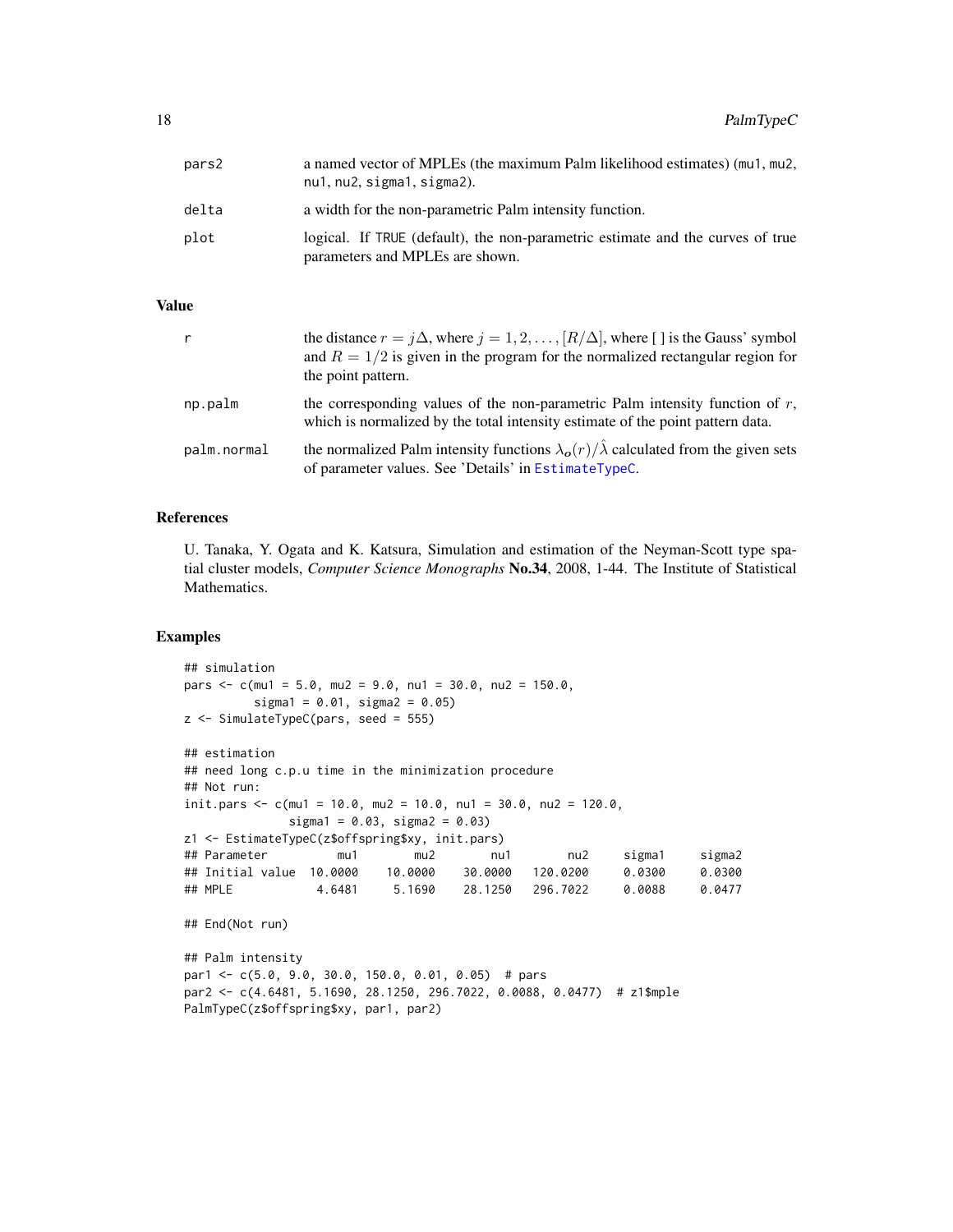<span id="page-18-1"></span><span id="page-18-0"></span>

#### Description

Simulation of the Inverse-power type model.

# Usage

SimulateIP(pars, seed = NULL, plot = TRUE)

#### Arguments

| pars | a named vector of containing the values of the model parameters (mu, nu, p, c),<br>where mu is an intensity of parents, nu is an expected number of descendants for<br>each parent, p is the decay order and c is the scaling parameter. |
|------|------------------------------------------------------------------------------------------------------------------------------------------------------------------------------------------------------------------------------------------|
| seed | a positive integer, which is the seed for a sequence of uniform random numbers.<br>The default seed is based on the current time.                                                                                                        |
| plot | logical. If TRUE (default), simulated parent points and offspring points are plot-<br>ted.                                                                                                                                               |

#### Details

Let random variable  $U$  be independently and uniformly distributed in [0,1]. For all  $r \geq 0$ ,

$$
Q_{p,c}(r) := \int_0^r q_{p,c}(t)dt
$$
  
=  $c^{p-1}(p-1)\frac{(r+c)^{1-p} - c^{1-p}}{1-p}$   
=  $1 - c^{p-1}(r+c)^{1-p}$ .

Here, we put  $Q_{p,c}(r) = U$ . From this, we have

$$
r = c \{ (1 - U)^{1/(1-p)} - 1 \}.
$$

Let  $(x_i^p, y_i^p), i = 1, 2, \ldots, I$  be a coordinate of each parent point where the integer I is generated from the Poisson random variable  $Poisson(\mu)$  with mean  $\mu$  from now on. Then, for each i, the number of offspring  $J_i$  is generated by the random variable  $Poisson(\nu)$  with mean  $\nu$ . Then, using series of different uniform random numbers  $\{U\}$  for different i and j, each of the offspring coordinates  $(x_j^i, y_j^i), j = 1, 2, \dots, J_i$  is given by

$$
x_j^i = x_i^p + r \cos(2\pi U),
$$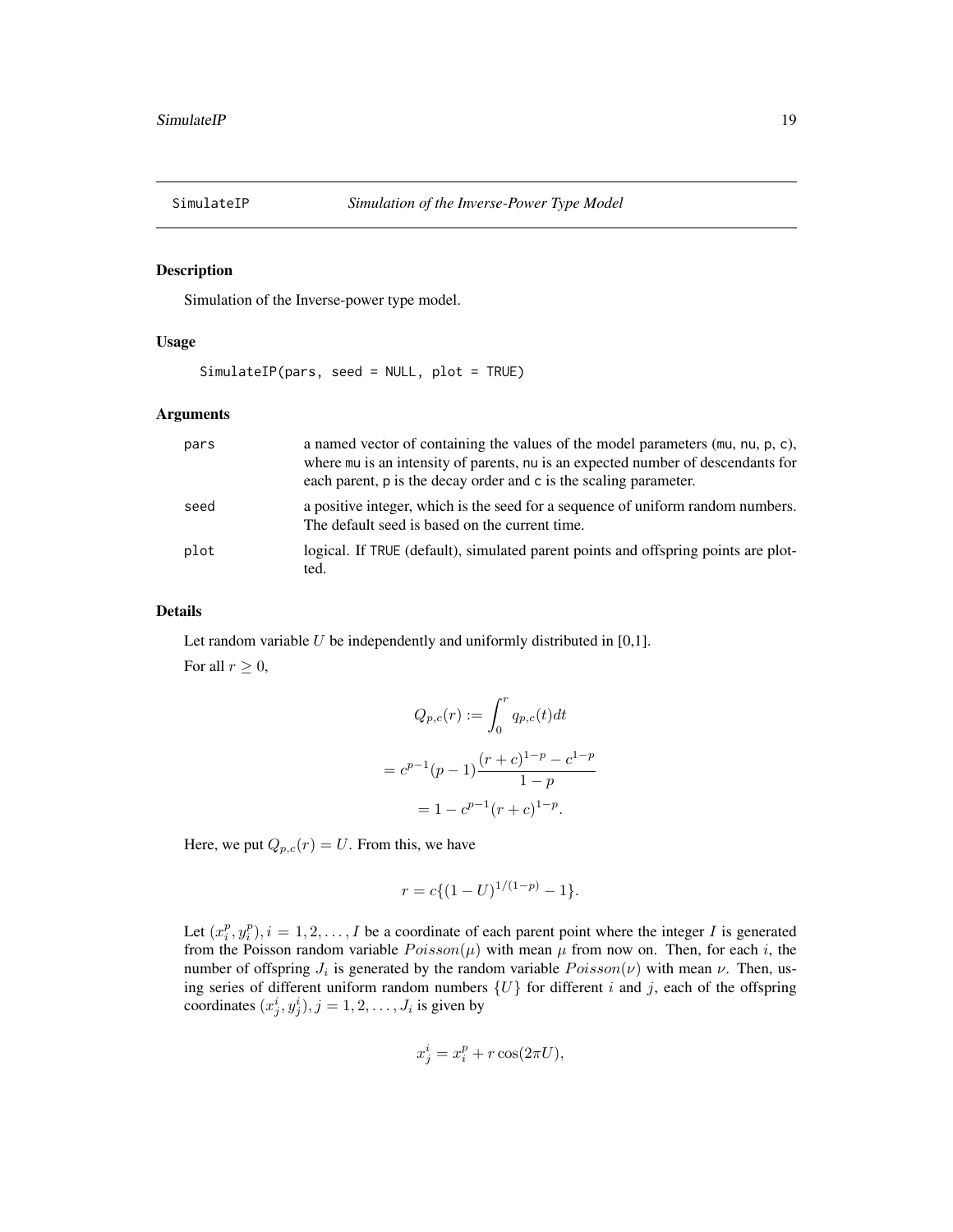$$
y_j^i = y_i^p + r \sin(2\pi U),
$$

<span id="page-19-0"></span>owing to the isotropy condition of the distribution.

Given a positive number  $\nu$  and let a sequence of a random variable  $\{U_k\}$  be independently and uniformly distributed in [0,1], the Poisson random number  $M$  is the smallest integer such that

$$
\sum_{k=1}^{M+1} -\log U_k > \nu,
$$

where log represents natural logarithm.

#### Value

| parents   | a list containing two components named "n" and "xy" giving the number and the |
|-----------|-------------------------------------------------------------------------------|
|           | matrix of $(x, y)$ coordinates of simulated parents points respectively.      |
| offspring | a list containing two components named "n" and "xy" giving the number and the |
|           | matrix of $(x, y)$ coordinates of simulated offspring points respectively.    |

# References

U. Tanaka, Y. Ogata and K. Katsura, Simulation and estimation of the Neyman-Scott type spatial cluster models, *Computer Science Monographs* No.34, 2008, 1-44. The Institute of Statistical Mathematics.

#### Examples

pars  $\leq$  c(mu = 50.0, nu = 30.0, p = 1.5, c = 0.005) SimulateIP(pars, seed = 353)

<span id="page-19-1"></span>

| SimulateThomas | Simulation of the Thomas Model |  |  |  |
|----------------|--------------------------------|--|--|--|
|----------------|--------------------------------|--|--|--|

# Description

Simulation of the Thomas model.

#### Usage

```
SimulateThomas(pars, seed = NULL, plot = TRUE)
```
#### Arguments

| pars | a named vector of containing the values of the model parameters (mu, nu, sigma),<br>where mu is an intensity of parents, nu is an expected number of descendants for<br>each parent and sigma is a parameter of the dispersal kernel. |
|------|---------------------------------------------------------------------------------------------------------------------------------------------------------------------------------------------------------------------------------------|
| seed | a positive integer, which is the seed for a sequence of uniform random numbers.<br>The default seed is based on the current time.                                                                                                     |
| plot | logical. If TRUE (default), simulated parent points and offspring points are plot-<br>ted.                                                                                                                                            |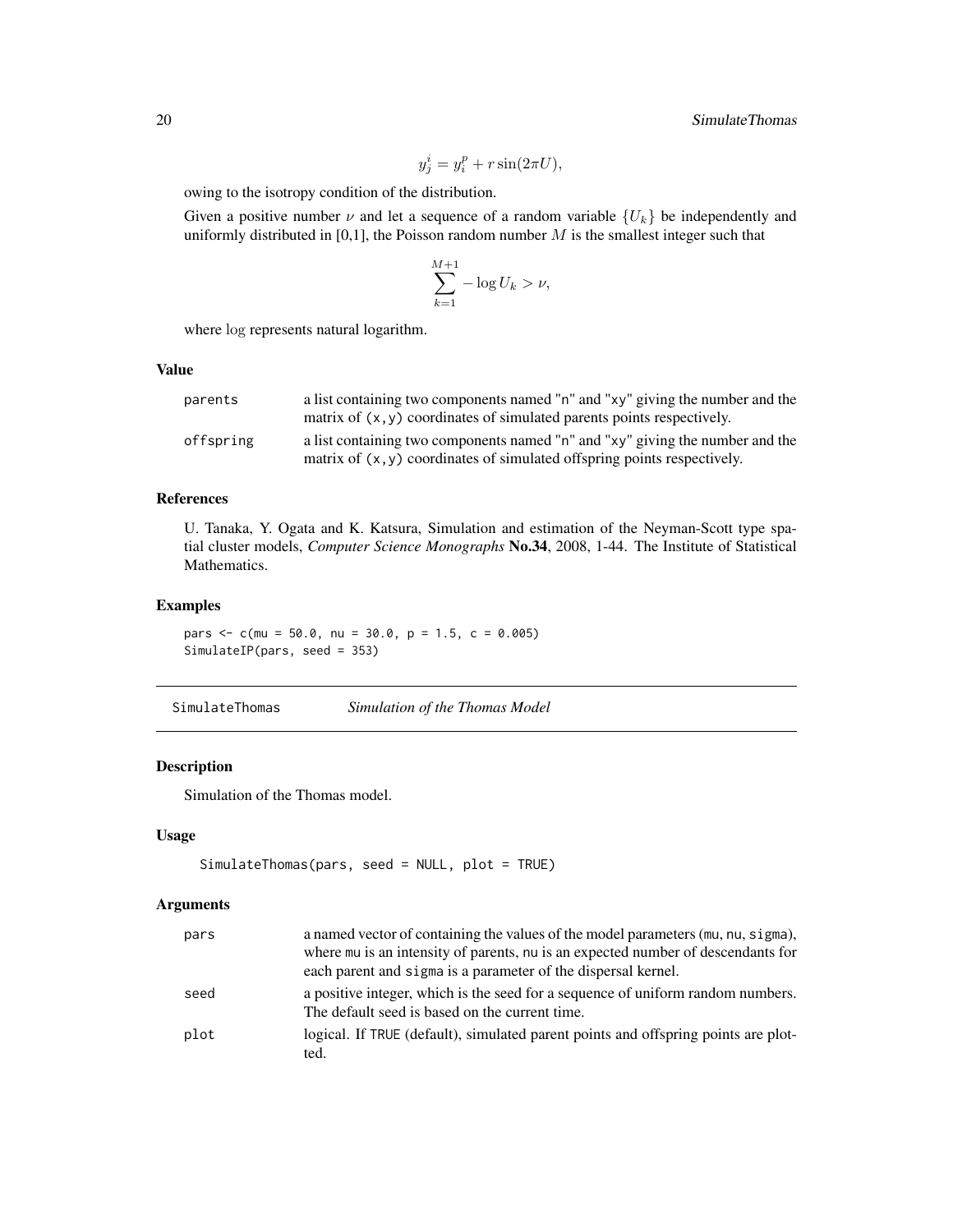# <span id="page-20-0"></span>SimulateTypeA 21

# Details

Let random variable  $U$  be independently and uniformly distributed in [0,1]. We put

$$
U = \int_0^r q_\sigma(t)dt = 1 - \exp\left(-\frac{r^2}{2\sigma^2}\right).
$$

Then we have

$$
r = \sigma \sqrt{-2\log(1 - U)}.
$$

Each of the offspring coordinates  $(x_j^i, y_j^i)$  is given like that of [SimulateIP](#page-18-1).

#### Value

| parents   | a list containing two components named "n" and "xy" giving the number and the<br>matrix of $(x, y)$ coordinates of simulated parents points respectively.   |
|-----------|-------------------------------------------------------------------------------------------------------------------------------------------------------------|
| offspring | a list containing two components named "n" and "xy" giving the number and the<br>matrix of $(x, y)$ coordinates of simulated offspring points respectively. |

#### References

U. Tanaka, Y. Ogata and K. Katsura, Simulation and estimation of the Neyman-Scott type spatial cluster models, *Computer Science Monographs* No.34, 2008, 1-44. The Institute of Statistical Mathematics.

# Examples

pars <- c(mu = 50.0, nu = 30.0, sigma = 0.03) SimulateThomas(pars, seed = 117)

<span id="page-20-1"></span>

| SimulateTypeA | Simulation of the Generalized Thomas Model of Type A |  |
|---------------|------------------------------------------------------|--|
|---------------|------------------------------------------------------|--|

# Description

Simulation of the generalized Thomas model of type A.

# Usage

```
SimulateTypeA(pars, seed = NULL, plot = TRUE)
```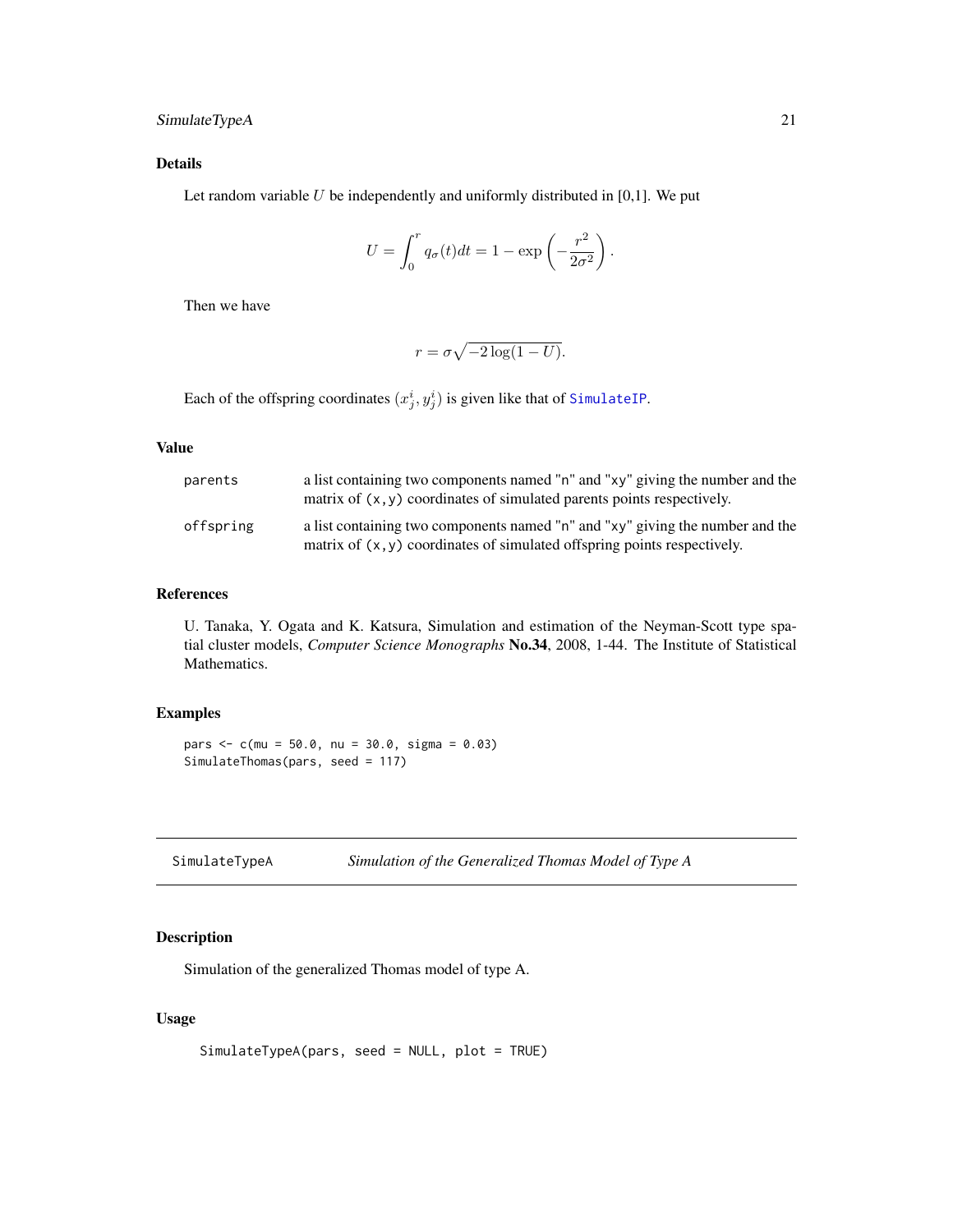#### <span id="page-21-0"></span>Arguments

| pars | a named vector of containing the values of the model parameters (mu, nu, a,<br>sigma1, sigma2), where mu is an intensity of parents, nu is an expected number<br>of descendants for each parent, a is a mixture parameter, sigmal and sigmal<br>are parameters of the dispersal kernel for each component. |
|------|------------------------------------------------------------------------------------------------------------------------------------------------------------------------------------------------------------------------------------------------------------------------------------------------------------|
| seed | a positive integer, which is the seed for a sequence of uniform random numbers.<br>The default seed is based on the current time.                                                                                                                                                                          |
| plot | logical. If TRUE (default), simulated parent points and offspring points are plot-<br>ted.                                                                                                                                                                                                                 |

#### Details

Parents' configuration and numbers of the offspring cluster sizes are generated by the same way as the Thomas model.

Let random variable  $U_k$ ,  $k = 1, 2$  be independently and uniformly distributed in [0,1]. Then r satisfies as follows:

$$
r = \sigma_1 \sqrt{-2 \log(1 - U_1)}, \quad U_2 \le a,
$$
  

$$
r = \sigma_2 \sqrt{-2 \log(1 - U_1)}, \quad \text{otherwise.}
$$

Each of the offspring coordinates  $(x_j^i, y_j^i)$  is given like that of [SimulateIP](#page-18-1). Using series of different uniform random numbers  $\{U_1, U_2, U\}$  for different i and j.

#### Value

| parents   | a list containing two components named "n" and "xy" giving the number and the<br>matrix of $(x, y)$ coordinates of simulated parents points respectively.   |
|-----------|-------------------------------------------------------------------------------------------------------------------------------------------------------------|
| offspring | a list containing two components named "n" and "xy" giving the number and the<br>matrix of $(x, y)$ coordinates of simulated offspring points respectively. |

#### References

U. Tanaka, Y. Ogata and K. Katsura, Simulation and estimation of the Neyman-Scott type spatial cluster models, *Computer Science Monographs* No.34, 2008, 1-44. The Institute of Statistical Mathematics.

# Examples

```
pars \leq c(mu = 50.0, nu = 30.0, a = 0.03, sigma1 = 0.005, sigma2 = 0.1)
SimulateTypeA(pars, seed = 575)
```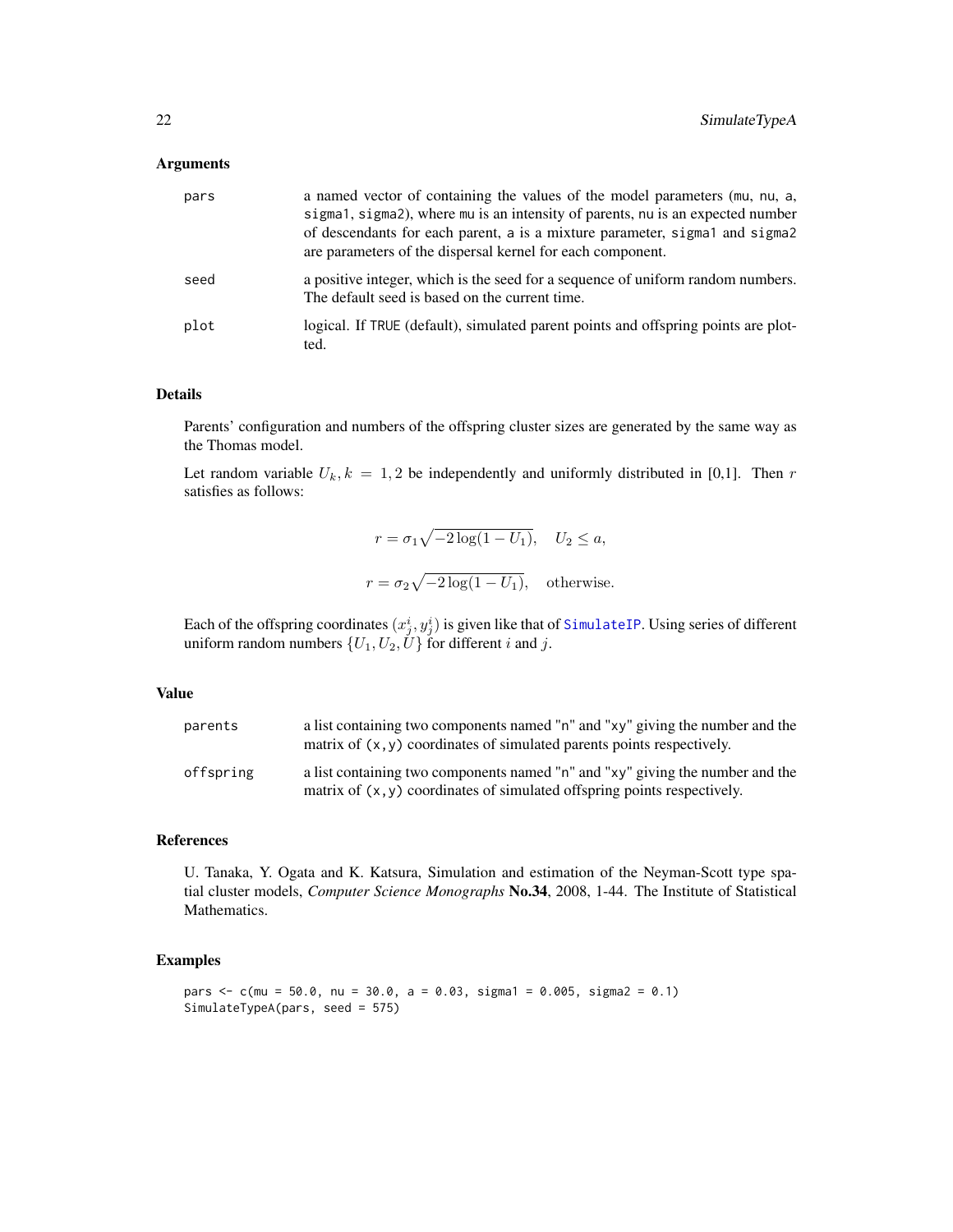<span id="page-22-1"></span><span id="page-22-0"></span>

#### Description

Simulation of the generalized Thomas model of type B.

# Usage

```
SimulateTypeB(pars, seed = NULL, parents.distinct = FALSE, plot = TRUE)
```
#### Arguments

| pars             | a named vector of containing the values of the model parameters (mu1, mu2, nu,<br>sigma1, sigma2), where $(mui, nu, sigmai)$ is an intensity of parents, an expected<br>number of descendants, a parameter of the dispersal kernel for superposed com-<br>ponent $i$ ( $i = 1, 2$ ), respectively. |  |  |
|------------------|----------------------------------------------------------------------------------------------------------------------------------------------------------------------------------------------------------------------------------------------------------------------------------------------------|--|--|
| seed             | a positive integer, which is the seed for a sequence of uniform random numbers.<br>The default seed is based on the current time.                                                                                                                                                                  |  |  |
| parents.distinct |                                                                                                                                                                                                                                                                                                    |  |  |
|                  | logical. If TRUE, points are distinguished by two groups specified by parame-<br>ters $(mu1, nu, sigma1)$ and $(mu2, nu, sigma2)$ .                                                                                                                                                                |  |  |
| plot             | logical. If TRUE (default), simulated parent points and offspring points are plot-<br>ted.                                                                                                                                                                                                         |  |  |

#### Details

Consider the two types of the Thomas model with parameters  $(\mu_1, \nu, \sigma_1)$  and  $(\mu_2, \nu, \sigma_2)$ . Parents' configuration and numbers of the offspring cluster sizes are generated by the two types of uniformly distributed parents  $(x_i^k, y_i^k)$  with  $i = 1, 2, ..., Poisson(\mu_k)$  for  $k = 1, 2$ , respectively.

Then, using series of different uniform random numbers  $\{U\}$  for different i and j, each of the offspring coordinates  $(x_j^{k,i}, y_j^{k,i})$  of the parents  $(k,i)$  with  $k = 1, 2$  and  $j = 1, 2, \ldots, Poisson(\nu)$ is given by

$$
x_j^{k,i} = x_i^k + r_k \cos(2\pi U),
$$
  

$$
y_j^{k,i} = y_i^k + r_k \sin(2\pi U),
$$

where

$$
r_k = \sigma_k \sqrt{-2 \log(1 - U_k)}, \quad k = 1, 2,
$$

with different random numbers  $\{U_k, U\}$  for different k, i, and j.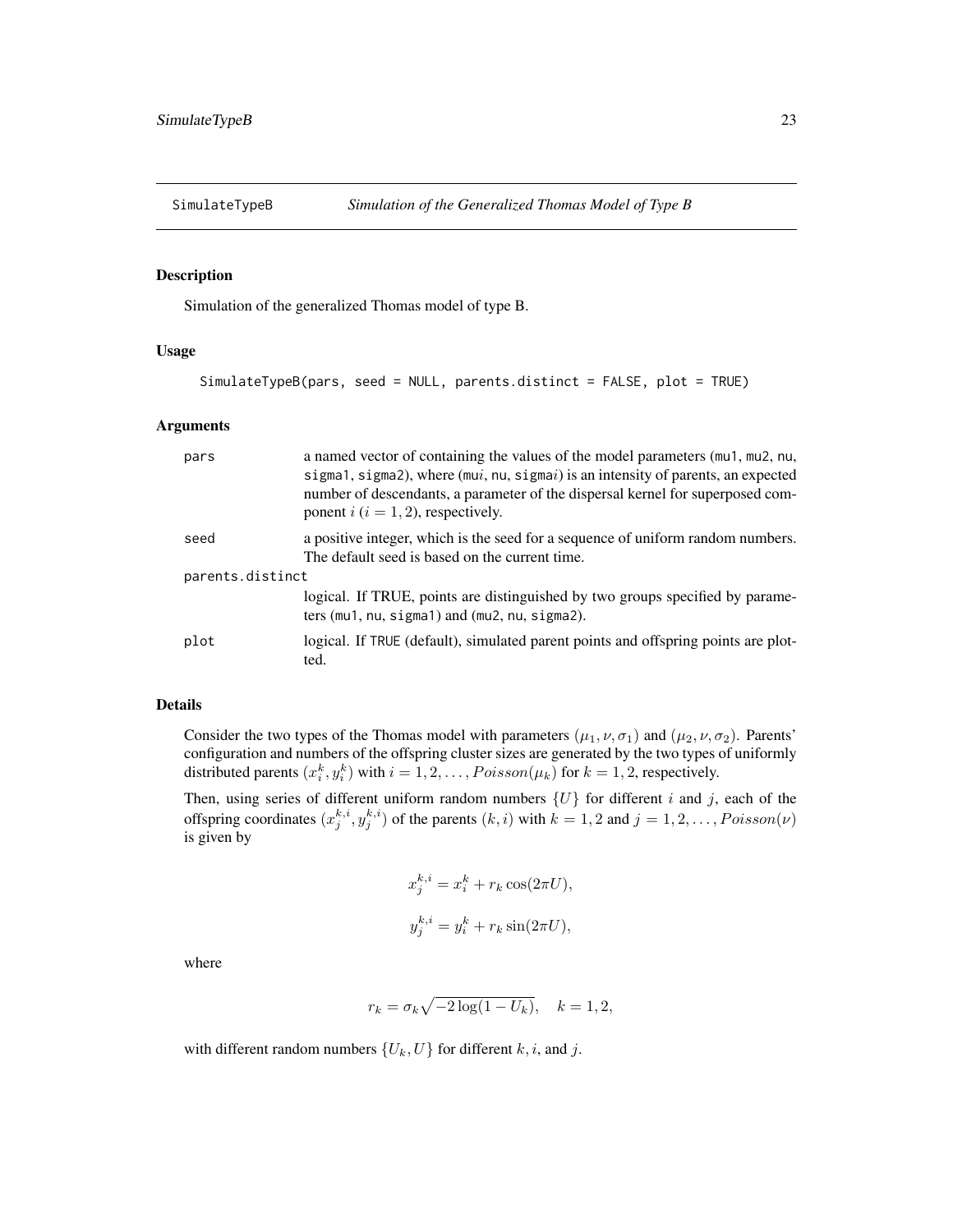# <span id="page-23-0"></span>Value

| parents   | a list containing two components named "n" and "xy" giving the number and the<br>matrix of $(x, y)$ coordinates of simulated parents points respectively. $xy[1:n[1],$<br>1:2] are generated from parameters (mu1, nu, sigma1) and the remainder are<br>generated from (mu2, nu, sigma2).   |
|-----------|---------------------------------------------------------------------------------------------------------------------------------------------------------------------------------------------------------------------------------------------------------------------------------------------|
| offspring | a list containing two components named "n" and "xy" giving the number and the<br>matrix of $(x, y)$ coordinates of simulated offspring points respectively. $xy[1:n[1],$<br>1:2] are generated from parameters (mu1, nu, sigma1) and the remainder are<br>generated from (mu2, nu, sigma2). |

# References

U. Tanaka, Y. Ogata and K. Katsura, Simulation and estimation of the Neyman-Scott type spatial cluster models, *Computer Science Monographs* No.34, 2008, 1-44. The Institute of Statistical Mathematics.

# Examples

```
pars <- c(mu1 = 10.0, mu2 = 40.0, nu = 30.0, sigma1 = 0.01, sigma2 = 0.03)
SimulateTypeB(pars, seed = 257)
```
<span id="page-23-1"></span>

| SimulateTypeC | Simulation of the Generalized Thomas Model of Type C |  |
|---------------|------------------------------------------------------|--|
|               |                                                      |  |

# Description

Simulation of the generalized Thomas model of type C.

# Usage

```
SimulateTypeC(pars, seed = NULL, parents.distinct = FALSE, plot = TRUE)
```
# Arguments

| pars             | a named vector of containing the values of the model parameters (mu1, mu2,<br>nu1, nu2, sigma1, sigma2), where (mui, nui, sigmai) is an intensity of parents,<br>an expected number of descendants, a parameter of the dispersal kernel for su-<br>perposed component $i$ ( $i = 1, 2$ ), respectively. |  |
|------------------|---------------------------------------------------------------------------------------------------------------------------------------------------------------------------------------------------------------------------------------------------------------------------------------------------------|--|
| seed             | a positive integer, which is the seed for a sequence of uniform random numbers.<br>The default seed is based on the current time.                                                                                                                                                                       |  |
| parents.distinct |                                                                                                                                                                                                                                                                                                         |  |
|                  | logical. If TRUE, points are distinguished by two groups specified by parame-<br>ters (mu1, $nu1$ , $sigma1$ ) and (mu2, $nu2$ , $sigma2$ ).                                                                                                                                                            |  |
| plot             | logical. If TRUE (default), simulated parent points and offspring points are plot-<br>ted.                                                                                                                                                                                                              |  |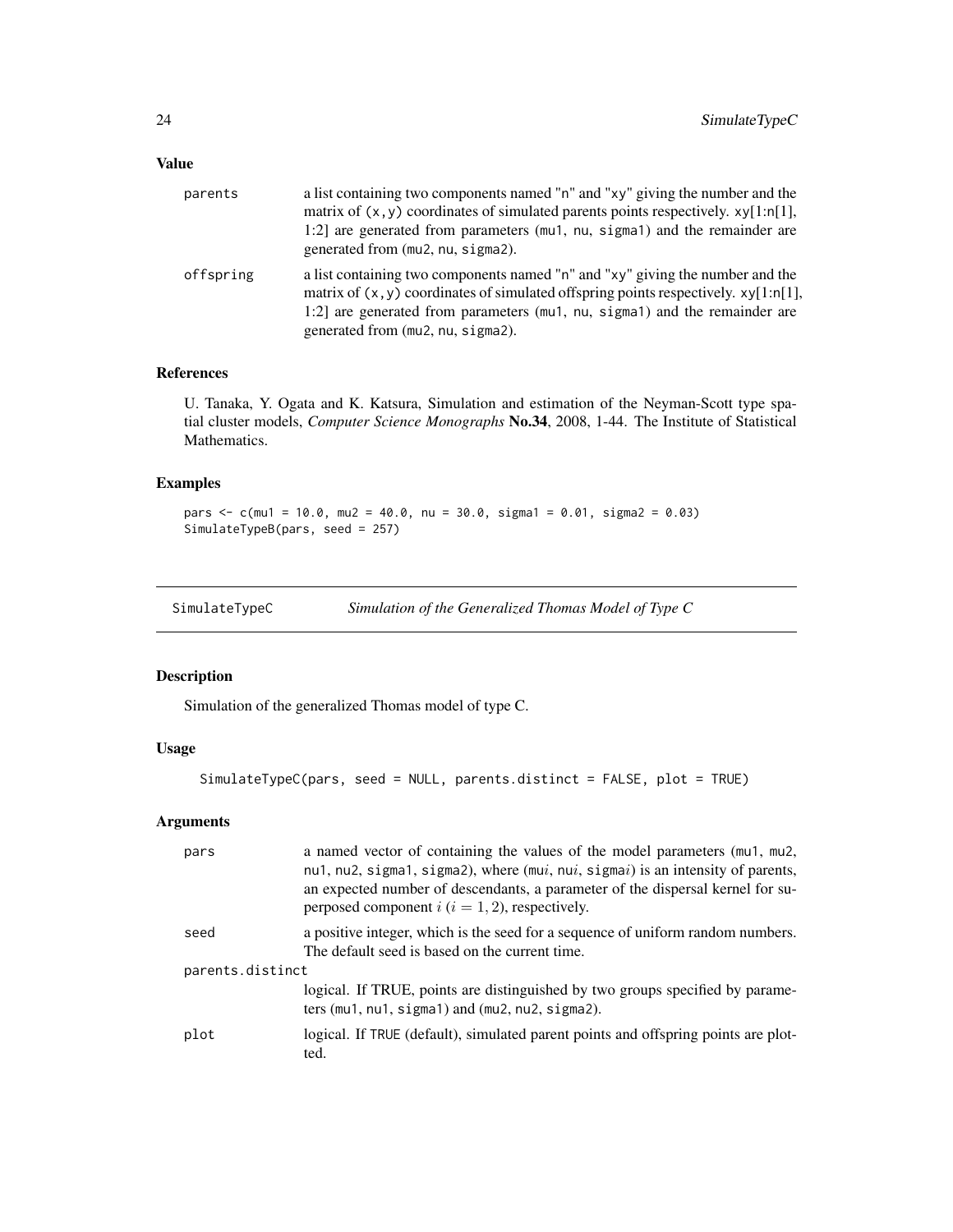# SimulateTypeC 25

#### Details

Consider the two types of the Thomas model with parameters ( $\mu_1, \nu_1, \sigma_1$ ) and ( $\mu_2, \nu_2, \sigma_2$ ). Parents' configuration and numbers of the offspring cluster sizes are generated by the two types of uniformly distributed parents  $(x_i^k, y_i^k)$  with  $i = 1, 2, ..., Poisson(\mu_k)$  for  $k = 1, 2$ , respectively.

Then, using series of different uniform random numbers  $\{U\}$  for different i and j, each of the offspring coordinates  $(x_j^{k,i}, y_j^{k,i})$ ,  $j = 1, 2, ..., Poisson(\nu_k)$  of the parents  $(k, i)$  with  $k = 1, 2$  is given by

$$
x_j^{k,i} = x_i^k + r_k \cos(2\pi U),
$$
  

$$
y_j^{k,i} = y_i^k + r_k \sin(2\pi U),
$$

where

$$
r_k = \sigma_k \sqrt{-2 \log(1 - U_k)}, \quad k = 1, 2,
$$

with different random numbers  $\{U_k, U\}$  for different k, i and j.

# Value

| parents   | a list containing two components named "n" and "xy" giving the number and the<br>matrix of $(x, y)$ coordinates of simulated parents points respectively. $xy[1:n[1],$<br>1:2] are generated from parameters (mu1, nu1, sigma1) and the remainder are<br>generated from (mu2, nu2, sigma2).   |
|-----------|-----------------------------------------------------------------------------------------------------------------------------------------------------------------------------------------------------------------------------------------------------------------------------------------------|
| offspring | a list containing two components named "n" and "xy" giving the number and the<br>matrix of $(x, y)$ coordinates of simulated offspring points respectively. $xy[1:n[1],$<br>1:2] are generated from parameters (mu1, nu1, sigma1) and the remainder are<br>generated from (mu2, nu2, sigma2). |

#### References

U. Tanaka, Y. Ogata and K. Katsura, Simulation and estimation of the Neyman-Scott type spatial cluster models, *Computer Science Monographs* No.34, 2008, 1-44. The Institute of Statistical Mathematics.

#### Examples

pars  $\leq$  c(mu1 = 5.0, mu2 = 9.0, nu1 = 30.0, nu2 = 150.0,  $sigma1 = 0.01$ ,  $sigma2 = 0.05$ ) SimulateTypeC(pars, seed = 555)